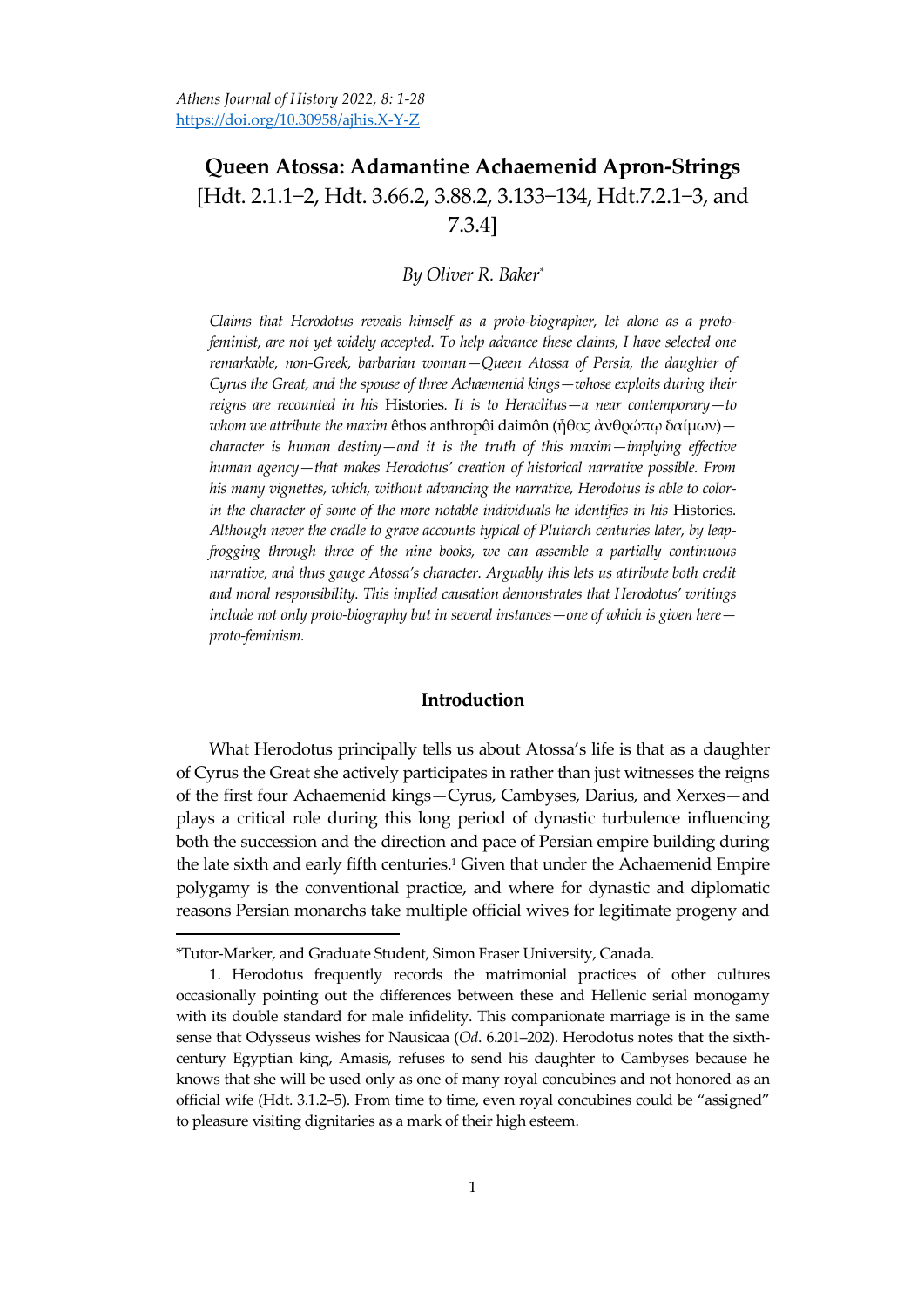any number of concubines for pleasure and progeny, at first sight, the likelihood of an enduring companionate marriage appears to be remote. Generally, in his *Histories*, whether of noble birth or not, women are given virtually no role beyond the purely domestic. Nonetheless, one Herodotean scholar has noted fifty-three instances in the *Histories* where women or femininity play a decisive role in the outcome of a particular event.<sup>2</sup> Although this seldom seen or heard domestic restriction is particularly true for Athenian women, Herodotus shows that Spartan women are a surprising and noteworthy exception.<sup>3</sup> This exception applies even more dramatically in the case for well-born women whose ethnicity and culture are distinctly other than Greek—non-Greek—or as Herodotus puts it, Barbarian. Xerxes' mother, Atossa, is such an exception.

# **The Last of the Asian Heraclids**

In fact, Herodotus' *Histories* are book-ended with lurid, prurient tales of two remarkably strong-minded, non-Greek women—Candaules' queen Nyssia and Xerxes' queen Amestris—not that we should surmise that Herodotus is remotely suggesting either consort should serve as a suitable role model even for barbarian women to emulate.<sup>4</sup> Although silent about the exercise of male sexuality, Herodotus lets both remarkable women vigorously defend not only their own dignity, but the dignity of the monarchy in general. <sup>5</sup> However, both women elect

<sup>2.</sup> In an appendix to his article 'La femme et le pouvoir chez Herodote' Alexandre Tourraix lists the passages from all nine books of the *Histories*: Hdt. 1.1–5, 1.7–14, 1.34, 1.60. 1.73–74, 1.84, 1.91, 1.93, 1.105, 1.107–120, 1.184, 1.185, 1.201; Hdt. 2.1, 2.35. 2.54.2.104. 2.111. 2.121, 2.151; Hdt. 3.1, 3.31–32, 3.50, 3.68–69, 3.84–88, 3.118–119, 3.124, 3.133–134, 3.150–159; Hdt. 4.1, 4.60, 4.145, 4.154–155; Hdt. 5.12–15, 5.20, 5.39–42. 5.92, 5.126; Hdt. 6.43, 6.51–52, 6.61, 6.107, 6.137–140; Hdt. 7.1, 7.2, 7.3, 7.5, 7.75, 7.61–62, 7.205; Hdt. 8.137, Hdt. 9.108–102, 9.122. Alexandre Tourraix, 'La femme et le pouvoir chez Hérodote,' *Dialogues d'histoire Ancienne [DHA]* 2 (1976): 385-386.

<sup>3.</sup> Arguably, both Gorgo and Artemisia are Spartan / Dorian exceptions to this largely Athenocentric observation. Although she is never named by Herodotus, Nyssia's first husband is the somewhat strange Lydian king, Candaules. In stark contrast, Amestris, who is named by Herodotus and indeed becomes Xerxes' queen, is a daughter of the Persian nobleman and kingmaker Otanes. For the woeful Nyssia story in full see book 1 (Hdt. 1.8.1–1.14.4), and for that of Amestris see book 9 (Hdt. 9.109.1–9.113.2).

<sup>4.</sup> Scholars have unearthed a number of names for Candaules' wife from other sources: including: Nyssia, Clytia, Habro, and Toudo. Likely facing such a cornucopia, or plethora of possible names, Herodotus elects not to privilege any particular one, David Ashiri, Alan Lloyd, and Aldo Corcella (Eds.) Oswyn Murray and Alfonso Moreno, *A Commentary on Herodotus Books I–IV* (Oxford: Oxford University Press, 2007), 81.

<sup>5.</sup> See Josine Block, *Brill's Companion to Herodotus* (Leiden, The Netherlands: Koninklijke Brill NV, 2002): 230-231.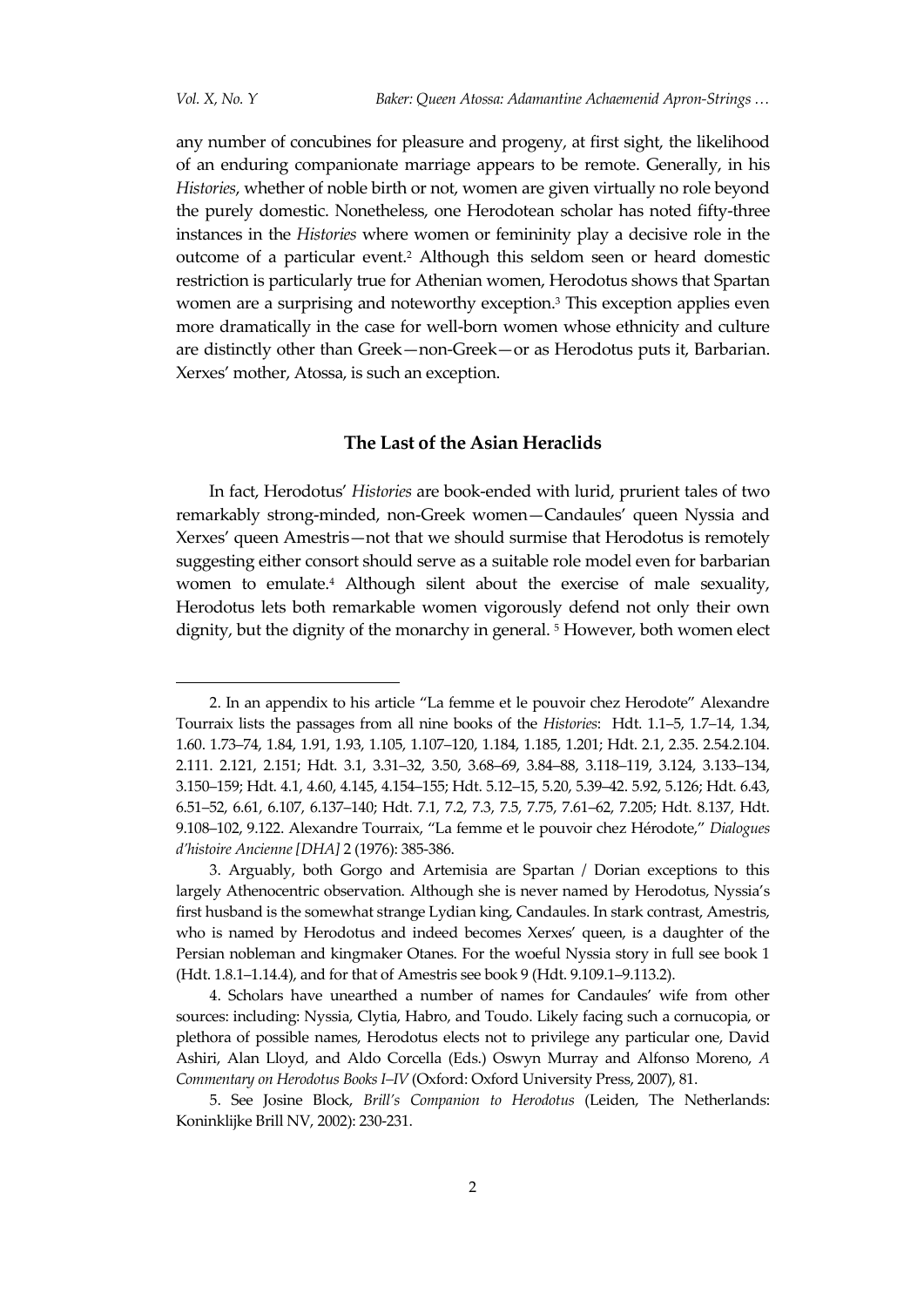to use what one scholar describes as 'royal barbaric power.'<sup>6</sup> The story of the late eighth-century Lydian king, Candaules; his queen, and a favored royal bodyguard, Gyges son of Daskylos, is quickly told (Hdt. 1.7.4–1.14.4).

Candaules son of Myrsos is so proud of his exceedingly beautiful wife, to the extent that he even wants to show her off completely naked to his bodyguard.<sup>7</sup> Although assured that this viewing can take place without her knowledge, the bodyguard, Gyges, initially wants nothing to do with this impropriety and carefully explains why:<sup>8</sup>

'My Lord, what are you saying? Insanity! You order me to see your mistress naked? When a woman's dress is removed so is her dignity. [4] People long ago recognized what principles are noble and good, and we should learn from them. Among them is this one: 'Look only at what belongs to you.' I do believe that she is the most beautiful of all women, and I beg you not to ask for what is against all decency' (Hdt.  $1.8.3 - 4$ ).<sup>9</sup>

Woefully lacking the courage of his convictions Gyges eventually decides that he must comply with his king's wishes, and one evening Candaules conceals his bodyguard behind an open door in the royal bedchamber before withdrawing himself.<sup>10</sup> Later, Gyges watches as the queen enters, prepares herself for bed, and undresses in front of him. He silently slips out of the bedchamber; alas not unseen, and so ends this compulsory introduction to voyeurism by his monarch.

8. All quotations from the *Histories* are from the Andrea Purvis translation presented in Robert Strassler (Ed.), *The Landmark Herodotus* (New York, NY: Random House, 2007).

9. Although speaking through a Barbarian, this is a rare instance of Herodotus revealing his own take on morally acceptable behavior. Far beyond covetousness, let alone a proto-feminist rejection of treating women as objects of sexual desire and twenty-three hundred years before Kant, Herodotus is firmly rejecting the notion of using any person as a means to an end. He also shows how the exercise of *royal barbaric power* can turn even an aristocrat into a slave.

10. Exploiting a very different variant of this story, Plato has Gyges as a simple shepherd. There is no reason to presume that Herodotus' Gyges is a peasant, he is more probably an aristocrat, and such social status will make his future marriage to the widowed queen more plausible and less problematic; in any case—pauper or prince—he reluctantly obeys. Herodotus writes, 'Since Gyges could not escape, he was won over' (Hdt. 1.10.1). He may not be executed if he declines, but he will lose favor and might be dismissed—instead of following his conscience and accepting any consequences, he complies, becoming less than upright and somewhat a slave.

<sup>6.</sup> For this phrase and its ambiguous if not confusing word order I am indebted to Vivienne Gray, 'Herodotus and the Rhetoric of Otherness,' *The American Journal of Philology* 116, no. 2 (1995): 200.

<sup>7.</sup> Gyges may well be a bachelor and his sexual experience limited to amorous liaisons with accommodating widows and *pornai.* One speculation is that Candaules is a voyeur and assumes everyone else is, too. Evidently it is a short step from voyeurism to insisting that the vicarious observer becomes the observed performer.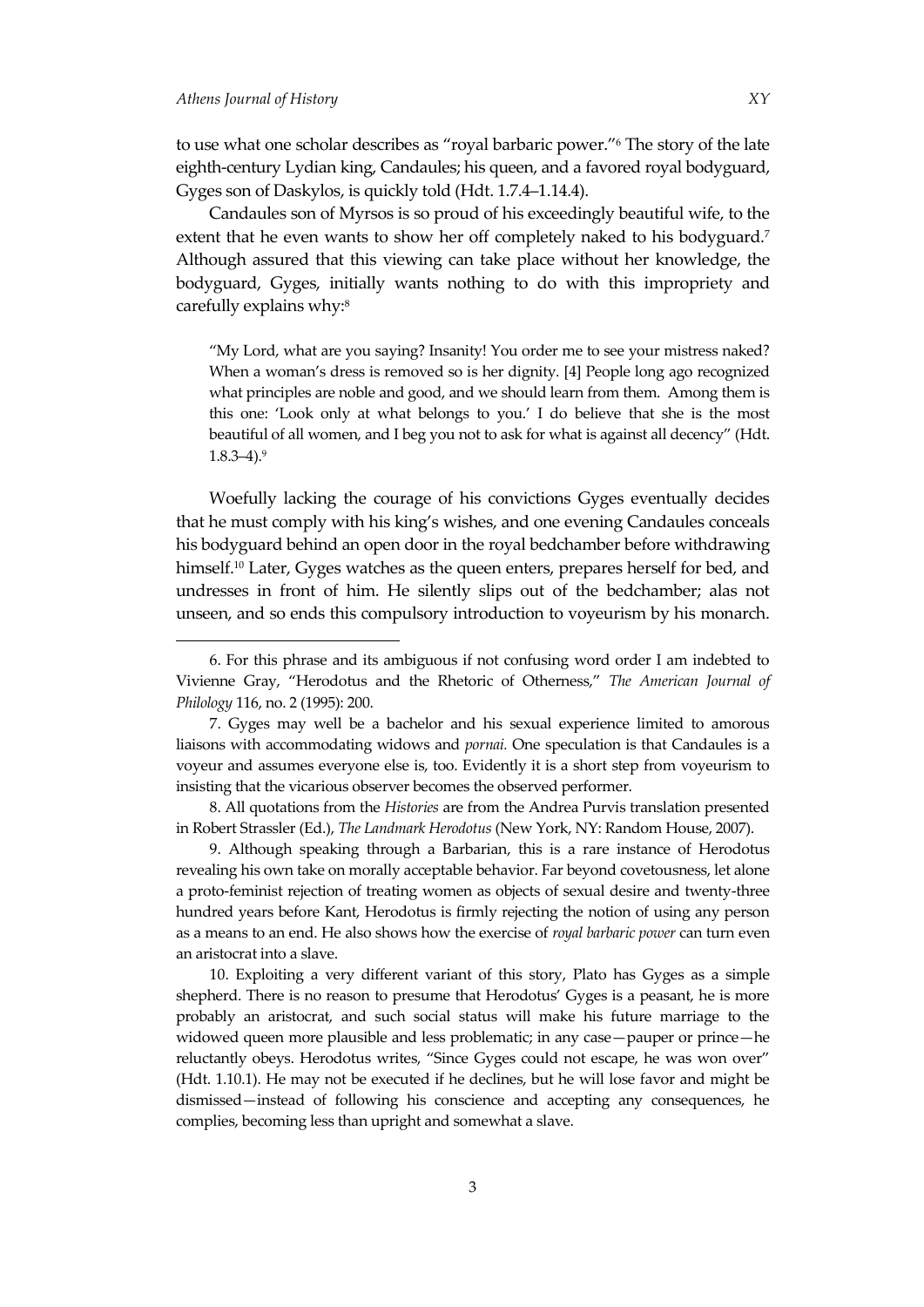$\overline{a}$ 

The queen, although hopping mad about the lewd affront, realizes that this must be all her degenerate husband's doing, pretends not to notice.<sup>11</sup> The next day she summons Gyges and delivers her murderous ultimatum:

'Now, Gyges, there are two roads before you, and I shall let you choose which you want to take. Either kill Kandaules and have me and the kingdom of the Lydians, or you yourself must die at once so that in the future you will never see things you should not see in your complete obedience to Candaules. [2] At any rate, either he should die, since he planned the deed, or you should, since you saw me naked, which violated all decency' (Hdt. 1.11.2–3).

Herodotus is telling a story. Of course, just like his contemporary audience, we all know that reported direct speech—especially in another language, and certainly not in any fifth-century Greek dialect—has not been preserved over several centuries for any of the characters in his *Histories*, so we momentarily and willingly suspend our disbelief. There is no way Candaules' queen is going to let him get out of this one; and when faced with one of history's more obvious of Hobson's choices if not the classic definition and an example of an *aporia*, Gyges the king's bodyguard meekly asks the king's consort how best the assassination might unfold—to which she replies with savage, if poetic, justice:

'The attack will be made from the very place he revealed me naked, and the assault will be made upon him in his sleep" (Hdt. 1.11.5).

The queen even provides the dagger—doubtless a keen heirloom—Gyges kills Candaules exactly as directed, and now with bedchamber and throne vacated promptly claims the dowager queen and the kingdom.<sup>12</sup> Perturbed over this violent dynastic change, the Lydian people request the Delphic Oracle to pronounce final judgement.<sup>13</sup> Candaules is, of course, a Heraclid, but Cyrus, a

<sup>11.</sup> You do not have to be a late nineteenth-century Austro-German psychiatrist to divine that Candaules' behavior—after whom the psychiatric disorder *candaulism* is named—is aberrant. The term was first coined by [Richard Freiherr von Krafft-Ebing](https://en.wikipedia.org/wiki/Richard_von_Krafft-Ebing) in his book *Psychopathia sexualis: Eine klinisch-forensische Studie* first published in 1886. There must be more desirable ways to get your name into a Psychology handbook such as the APA's *Diagnostic and Statistical Manual of Psychiatric Disorders* (DSM−5).

<sup>12.</sup> There is no mention of regency; so perhaps at this time Nyssia is childless and her *faits accomplis* with Gyges diminish any potential claims to the Lydian throne by others. The Lydians use the mythical name Tylon for Heracles and his descendants; Tylonids are therefore synonymous with Heraclids. Candaules was the last Lydian king of this long dynasty of twenty-two descendants. Gyges is the first king of the Memnad, or Gygid, dynasty.

<sup>13.</sup> Gyges' kingship is confirmed, but with a weasel clause to the effect that Heraclid retribution will come to his fourth descendent. Of course, by the middle of the six century when Croesus—who turns out to be the last king of Lydia—reaches the throne, everyone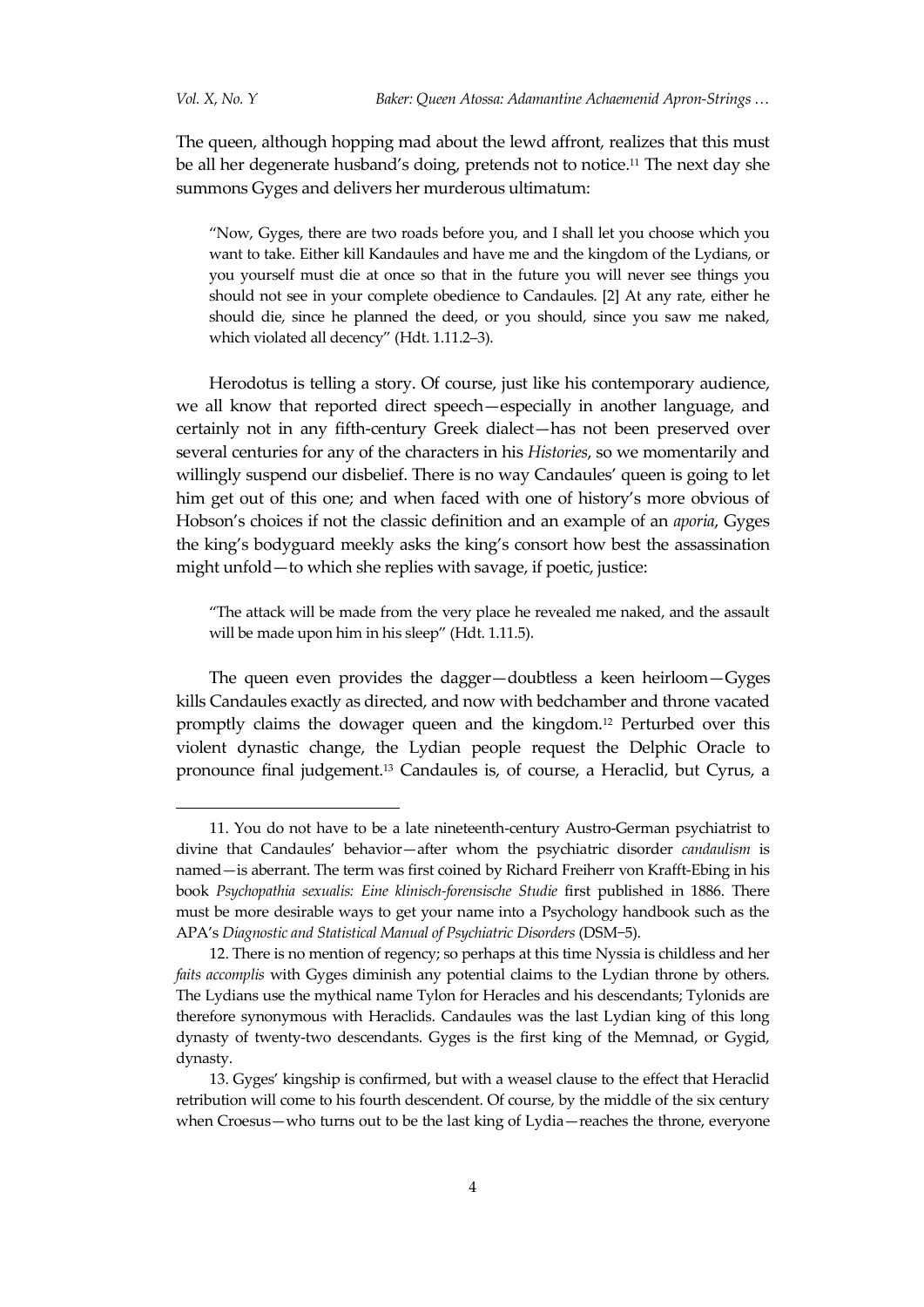$\overline{a}$ 

Persian and not a Heraclid at all, is the unwitting instrument of the Heraclids bringing retribution for the earlier regicide.<sup>14</sup> No good deed should go unpunished.<sup>15</sup>

Never far from a Homeric and mythological link, this introduces a number of interpretive challenges as a number of Greek city-states also claim Heraclitan descent. <sup>16</sup> The Heraclid kings of Lydia stem from the union of Heracles and Omphale, whereas the Heraclid kings of Sparta stem from the union of Heracles and Deianira. But in a strange role reversal at one time Omphale owns Heracles' body if not his soul, outright as a slave, but the slave-owner quickly becomes her own slave's mistress and even later his second spouse. Gyges is not the Lydian queen's slave at all, just one of husband's court appointees but likely a noble. Furthermore, Candaules' self-satisfaction is a similar pathology but much more severe than that demonstrated by Croesus with Solon.<sup>17</sup> We might also note that possession of a *Playboy Centerfold* spouse is not among Solon's happiness criteria. Both Candaules and Croesus are saying, 'Look at how lucky I am.' From an Athenian viewpoint, where even the names of their wives and daughters remain unmentioned outside the home and the immediate family, Candaules' transgression is unbelievably vile. Nyssia may take great delight in being admired by her subjects, but not in that demeaning way; knowing how easily sex is commodified, she has no interest in being commodified herself. We can readily

has forgotten about this part of the Pythia's pronouncement. Croesus is defeated by the Persian king, Cyrus, in 547/546 (Hdt. 1.91.1). Cyrus had already defeated Croesus' brotherin-law, Astyages—the last king of the Medes—in 550 (Hdt. 1.130.1–3).

15. Not part of that oracle, but the argument can be made that the victories of Pausanias at Plataea and Leotychidas at Mycale are also the (Spartan) descendants of the Heraclids getting even with the ultimate successors to, or perhaps usurpers of Candaules' kingdom.

16. In terms of heritage, we should not forget the Thirteenth Labor of Heracles where, at their own father's insistence in one, seven, or perhaps fifty nights of prodigious hymensnapping, the eighteen-year-old Heracles deflowers and impregnates forty-nine of King Thespius of Thespia's fifty daughters producing fifty-one offspring. The punishment for disobedience meted out to the one unnamed daughter, who refuses to go along with her father's selfish plan of producing sons with the hero, is forthwith to serve as a temple priestess and thereafter lead a life of strict chastity, Timothy Gantz, *Early Greek Myth*. (Baltimore, MD: The Johns Hopkins UP, 1993), 379.

17. Recall that Croesus was displeased with, if not incapable of comprehending, either of Solon's judgements that immeasurable wealth does not necessarily translate into great happiness, and that good luck does not endure forever (Hdt. 1.32.8–9, and 1.33).

<sup>14.</sup> Actually, Candaules is the twenty-second in a continuous line of father-to-son Asian Heraclids (Hdt. 1.7.4). Perhaps the point is that after that number of generations only the primitive and least desirable aspects of Heracles' character endure—namely a weakness for and propensity to succumb to two of the basest of male urges—an unbridled appetite for sex and extreme violence. This brings us back to Heraclitus' maxim character is destiny.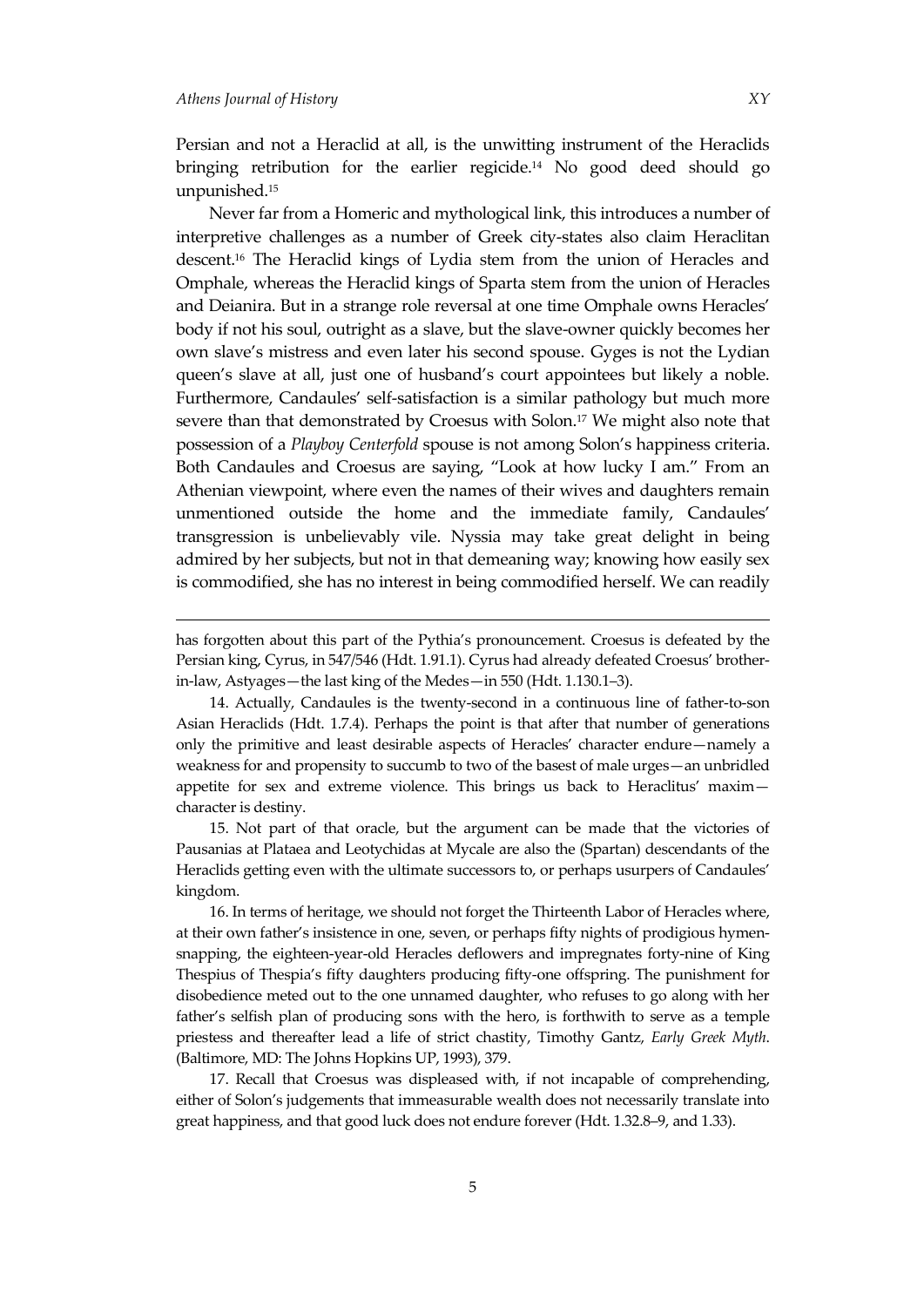concede that she is provoked, while not conceding that her reactions are justified.<sup>18</sup> Fifth-century Athenians might extol a youthful naked male body in athletic competition and in sculpture, but their women are covered from their shoulders to their ankles to the extent that the skimpy off-shoulder, slit-skirt tunics favored by young Spartan women are considered shamelessly indecent.<sup>19</sup>

## **Royal Barbaric Power**

For Herodotus' audience, the Queen's reaction is understandable, albeit extreme. It is also in line with the precedent set by more than one Olympian goddess for similar transgressions.<sup>20</sup> However, the principal issue is not her behavior; it is Candaules'. He authors his own demise. In many respects Candaules is exhibiting a more extreme variant of Croesus' narcissistic and histrionic personality disorder. Does he wish to create envy in a loyal and trusted subject? Does he want to torment Gyges, his chief bodyguard, with an arousal where fulfillment is forbidden? In this instance the queen, in turn, has no hesitation in showing Gyges how these newly unleashed desires can be gratified with a kingdom thrown in to boot.<sup>21</sup>

In short, both kings are so grossly insecure to the extent that they crave being envied for their possessions and reinforce this with the wish to flaunt everything —'Look at what a lucky dog I am!'—'Look at with whom I enjoy ecstasy in my bedchamber, whenever I wish"-or-"Look at all these amphora, each filled to the top with gold'—'And, it is all mine, mine, mine!' The Amestris story from early in the fifth century, to be discussed later, similarly explores the unforgiving nature of an absolute monarchy in terms of the dignity of women in a polygamous, potentially carnally competitive and factious, royal household harboring barely governed ambitions and sexual desires. In her 1995 article, Vivienne Gray argues:<sup>22</sup>

The tendency to read these two stories [involving Nyssia and Amestris] exclusively in terms of the otherness of women seems unjustified, however. The vengeful queen

<sup>18.</sup> This is much more than the 'I've looked . . . with lust . . . and God forgives me for it' confession by then Democratic presidential candidate James Earl Carter, see the Robert Scheer interview in *Playboy Magazine* 23, no. 11 (1976): 63-86.

<sup>19.</sup> Sarah B. Pomeroy, *Goddesses, Whores, Wives, and Slaves: Women in Classical Antiquity* (New York, NY: Schocken Books, 1975), 83.

<sup>20.</sup> In one myth variant Athena blinds the seer Tiresias, and in another, Artemis turns Actaeon into a stag which is soon torn into pieces by his own hunting dogs.

<sup>21.</sup> Throwing either monarch on the psychoanalyst's couch is far beyond the scope of this study, let alone this author's interests—but both rulers display elements of the narcissistic and the attention seeking pathology of the histrionic. Neither trait is ever particularly endearing.

<sup>22.</sup> Gray, 'Herodotus and Rhetoric,' 1995.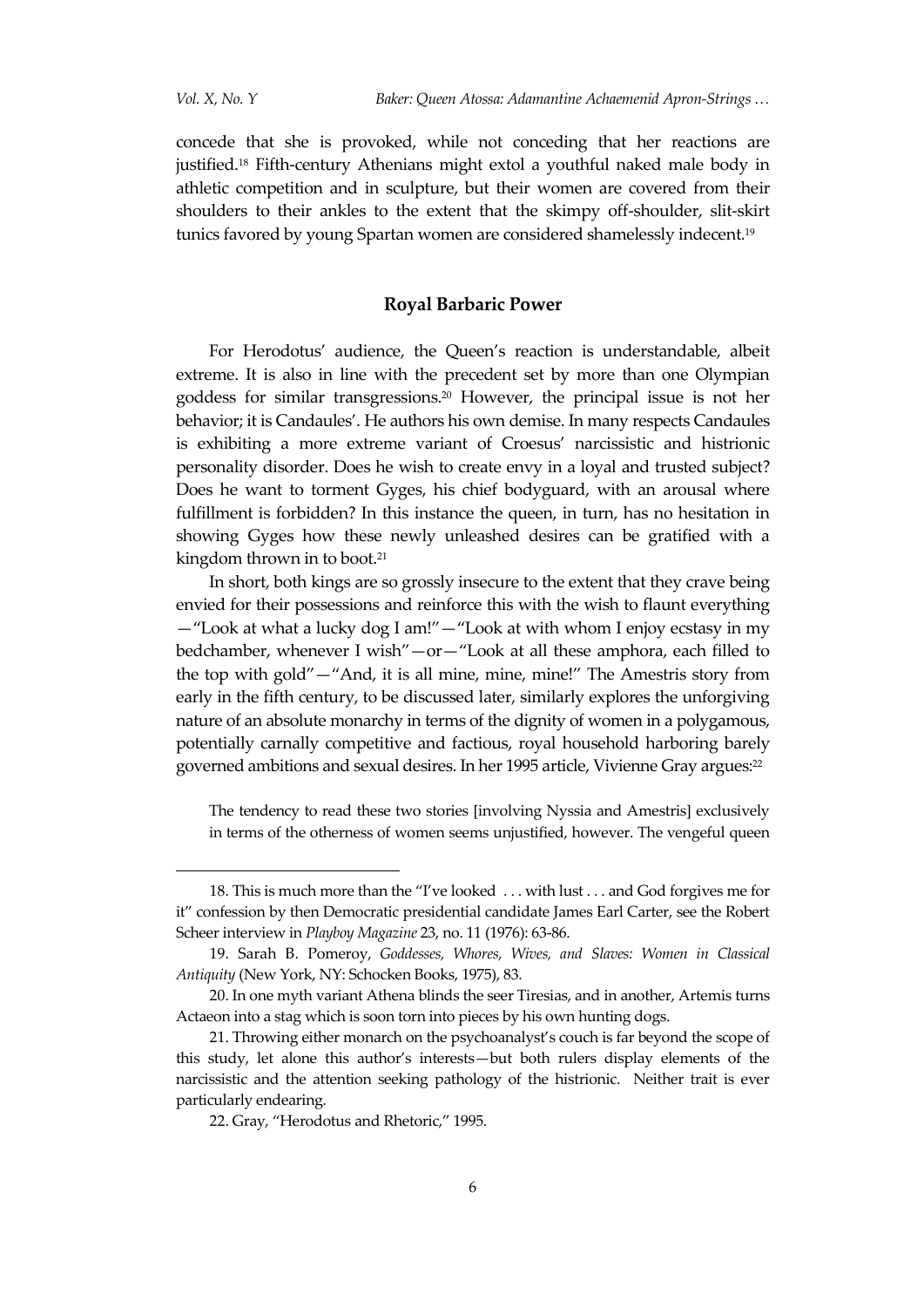$\overline{a}$ 

represents 'other' for an audience used to nonactive women, but so does the king [Astyages] who serves up a dismembered child. The stories can also be read in terms of the rhetoric of the otherness of royal barbaric power, in which rulers demonstrate their otherness by coercing and oppressing their subjects to their despotic will. The role of women in the stories is better understood in this broader context, in which Herodotus constructs images of royal barbaric power—where queens are partners of kings, sharing in the 'otherness' of barbaric royalty.

Gray's important phrase here, or gallows pun, is *royal barbaric power*; indeed, she goes on to argue that 'the Greeks constructed barbaric royal otherness to affirm their Greekness.' <sup>23</sup> Precisely why Herodotus should insert the Lydian link to Heracles and the Heraclids—one of the greatest of Greek heroes— is open to speculation. Part of the reasoning involves the structure of book 1 of the *Histories*. Herodotus draws a sharp line between myth and those events that can be affirmed. In the *Iliad*, Homer refers to the Lydians, who fought with the Trojans, as Maeones, with their capital city in the Hermus river valley.<sup>24</sup> Despite the gap of some five-hundred years Herodotus is able to show that there is an historical connection and that the chronologies of the various Anatolian kingdoms can be related in Homeric terms to those used in mainland Greece.<sup>25</sup>

Herodotus' audience will note that although strictly non-Greek, the Lydians, among others, will approach oracles across the Hellenic world for guidance.<sup>26</sup> The

24. The Lydian city of Sardis is not mentioned by Homer, their capital is given as Hyde, but it is in the Hermus valley, as is Sardis, in sight of snowy Mount Tmolus (*Il*. 2.976–979, 5.49–53. and 20.439).

25. Arguably it is this same *royal barbaric power* that the Trojan prince Paris exercises when he visits Menelaus' palace in Sparta. He sees and desires Helen of Sparta—the most beautiful woman in the world—so he abducts her and also makes off with the bulk of Sparta's treasury to boot. His sense of entitlement is boundless, but it is others who ultimately must pay for his personal carnal gratification.

26. Arguably Herodotus has two audiences. The first comprises his performance audiences, where he presents portions of his work to the public. Here reactions might engender expansions, deletions, or subtle revisions. Finally, there are the more well-heeled reading audiences who have both leisure and access to his written work. Lacunae not evident in Herodotus' earlier oral presentations will be evident to these readers and some will ponder over his omissions. However, *ex silentio* arguments cut both ways—why write down a commonplace and bore your audience?

<sup>23.</sup> Spoiling her contrast somewhat, Gray appears to forget that Astyages, the last king of the Median Empire, is not the only ancient monarch with revolting culinary practices (Hdt. 1.119.3–7). Atreus, the king of Mycenae, famously goes even one or two better and serves his estranged twin brother, Thyestes, an entrée containing the boiled flesh of two or three of his sons—their heads and hands saved for a taunting dessert. Aerope, Atreus' adulterous spouse who also rather 'liked' his twin and demonstrated this affection in the usual way, is the mother of Agamemnon and Menelaus—and everyone knows how their stories all ended up. Gray, 'Herodotus and the Rhetoric of Otherness,' 1995, 201.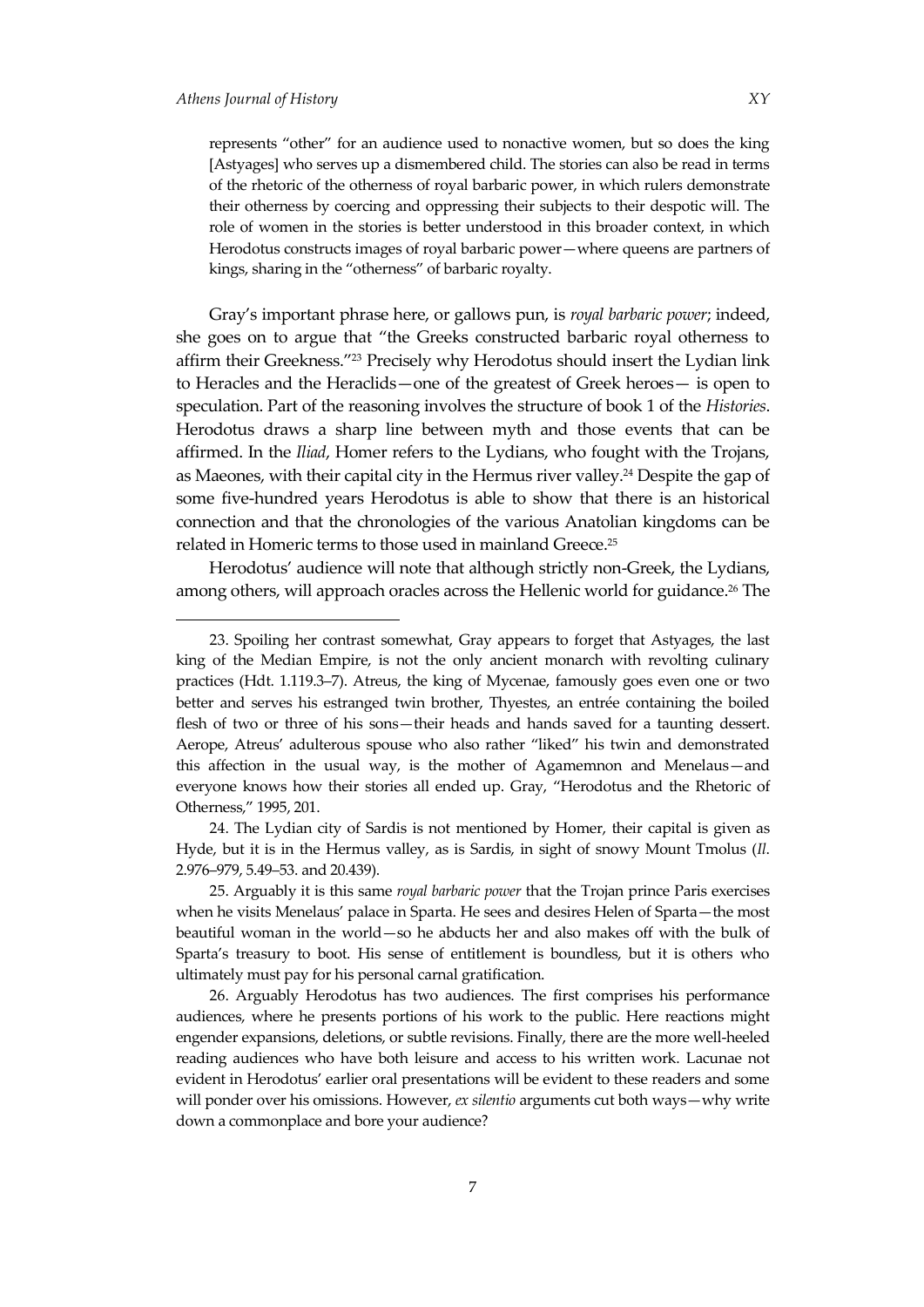Greeks, whatever the squabbles and petty differences among themselves—and this is where Herodotus' embryonic Pan-Hellenism creeps in—share a value system, religion, and culture that is completely incongruous with that accepted as normal by the Persians. The Achaemenid kings are absolute monarchs—they can do whatever they like, to whomever they like or dislike, whenever they like with impunity; and, to a certain extent this absolute power extends to their spouses. Not only can this absolute power be used capriciously, it can be used without restraint irrespective of good or evil intent.<sup>27</sup> Consequently, temptation has no meaning, for Persian royalty it is solely a matter of appetite—sociopathy does not even enter into it.<sup>28</sup> Once again, we must bear in mind Herodotus' general rider to all his writings—that he refuses to vouch for the truth of any of it and does not feel obliged to believe any of it himself (Hdt. 2.123 and 7.152.3). Furthermore, we must separate *why* from *what*. Rejecting Herodotus' assessment about some particular motivation or objective is one thing, but a very different thing from questioning his narrative about events—*why* is always the tougher question of the two to address and often fraught with speculation or perhaps even insight.

# **Widowed Twice**

Not quite bookended, but exceptional none-the-less, Atossa, Cyrus' daughter by Cassandane, is in all probability also a full sister to the Persian king Cambyses II—her first husband. Atossa is quoted directly twice in the *Histories* and is mentioned obliquely another five times in passages from the third and the seventh books. Nevertheless, by playing hop-scotch through three of the nine books we can piece together an almost complete narrative. She is born sometime around 550 and dies in about 475, during which period she becomes the queen to three kings and the mother of Darius' successor, Xerxes. Cyrus' open-mindedness on the one hand and the advanced trend practiced by the Persians in educating their children and youth is decisive.<sup>29</sup> One of the things that Herodotus does is show

<sup>27.</sup> We have to allow for some ambivalence here. Herodotus is often careful not to judge when it comes to customs. He famously lets Darius give a comparative example of the appropriate rites for disposal of the dead (Hdt. 3.38.2–4).

<sup>28.</sup>See Arther Ferrill's article 'Herodotus on Tyranny' where in a similar vein to that taken by Vivienne Gray, Ferrill argues that in Herodotus' view (and certainly Plato's and Aristotle's) "an oriental monarch was a legitimate *basileus*, but the *hybris* of the Persian king made him a *tyrannos*' Arther Ferrill, 'Herodotus on Tyranny,' *Historia: Zeitschrift für Alte Geschichte* 27, H. 3 (3rd Qtr. 1978): 392.

<sup>29.</sup> Whether actually true or not, Herodotus goes out of his way to show that after their military defeats Cyrus does not put to death either the last king of the Medes (Astyages) or the last king of the Lydians (Croesus). We infer that they are permitted to live out their days under tight surveillance, but under considerable luxury (Hdt. 1.130.3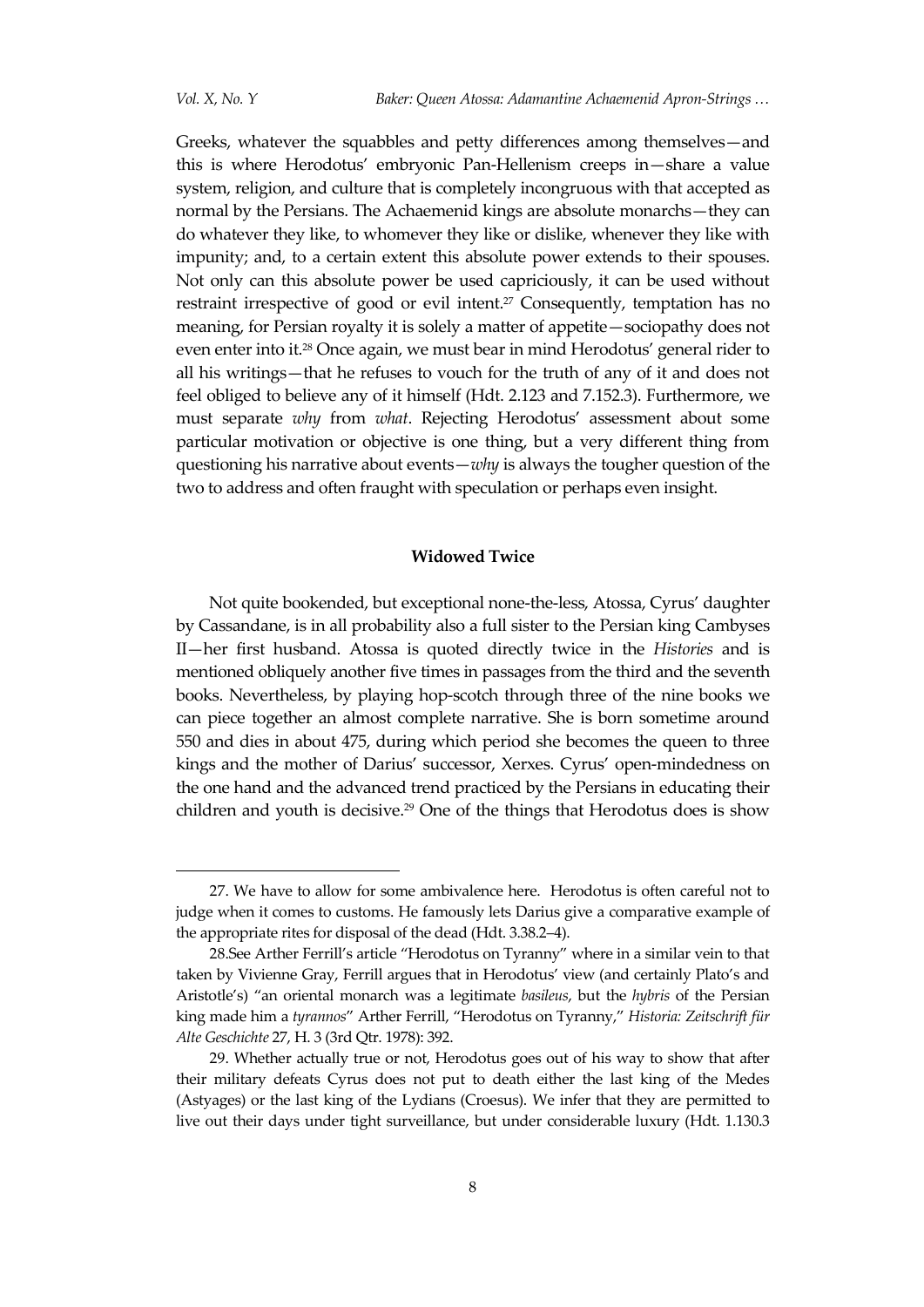1

that although Atossa has this absolute *royal barbaric power* she never uses it for downright evil or personal retribution. Elsewhere—again, showing rather than just telling—Herodotus demonstrates that neither the Athenian leadership nor the Spartan dyarchy have this absolute power, not that some individuals do not seek it, or at least wish for it, from time to time. For Herodotus any particular individual, regardless of personal merit, is quite simply either Greek or non-Greek.

Rightly dismissed by Gray, notions of *otherness* are often not helpful and need not be pursued further here—Greek or non-Greek is enough without introducing the now pejorative term *Barbarian*. Part of Herodotus' purpose is to uncritically show rather than judge or evaluate differences—difference is enough—and this includes differences among Persian, Spartan, and by inference Athenian women. But to begin at the beginning, we know that Cyrus the Great sometimes identified as Cyrus II—is born at the very end of the seventh century and rules largely successfully from about 560 until his battlefield death in 530. Herodotus leads his audience through the recent history of this part of Asia showing how Cyrus creates the enormous Achaemenid Empire.<sup>30</sup>

When Cyrus died, the kingship was inherited by Cambyses. He was the son of Cyrus by Cassandane daughter of Pharnaspes. Cassandane had died before Cyrus, and he had grieved for her with great sorrow and ordered all of his subjects to grieve for her, too. [2] As the son of this woman and Cyrus, Cambyses considered the Ionians and Aeolians as his slaves whom he had inherited from his father, and when he made his expedition to Egypt, he took with him these Hellenes who were now under his rule, along with the rest of his subjects (Hdt. 2.1.1−2).

Herodotus' readers will recall that Croesus, the last Lydian king, conquered the mainland Anatolian Aeolians and Ionians (Hdt. 1.26.2), but made a treaty with the Ionian Islanders (Hdt. 1.27.5). Herodotus calls all these peoples Hellenes, reinforcing the notion that they have not and will not be assimilated into the Persian Empire—you do not assimilate slaves, you work them to death.<sup>31</sup> Cambyses is no fool; by taking all the young Ionian men of military age with him to Egypt, they cannot foment trouble at home in his absence, the numbers and quality of

and 1.90.2). Since under *royal barbaric power* Cyrus could easily use their cured hides to cover his footstools or make decorative wall hangings, their acquiescence is assured.

<sup>30.</sup> Cyrus is killed battling the Massegetai having ruled for twenty-nine years (Hdt. 1.214.3). Herodotus tells us that Cyrus dreamt that one of his generals, Darius, the eldest son of Hystaspes from a cadet line of the Achaemenids, was plotting to overthrow him (Hdt. 1.209−210). But the Persian monarchy is always unstable; Xerxes, Cyrus' grandson, rules for less than twenty years before his assassination in 466.

<sup>31.</sup> Herodotus' readers will learn that even at Thermopylae Xerxes' regimental commanders use whips to encourage their allied levee troops to engage with the Spartan defenders (Hdt. 7.223.3).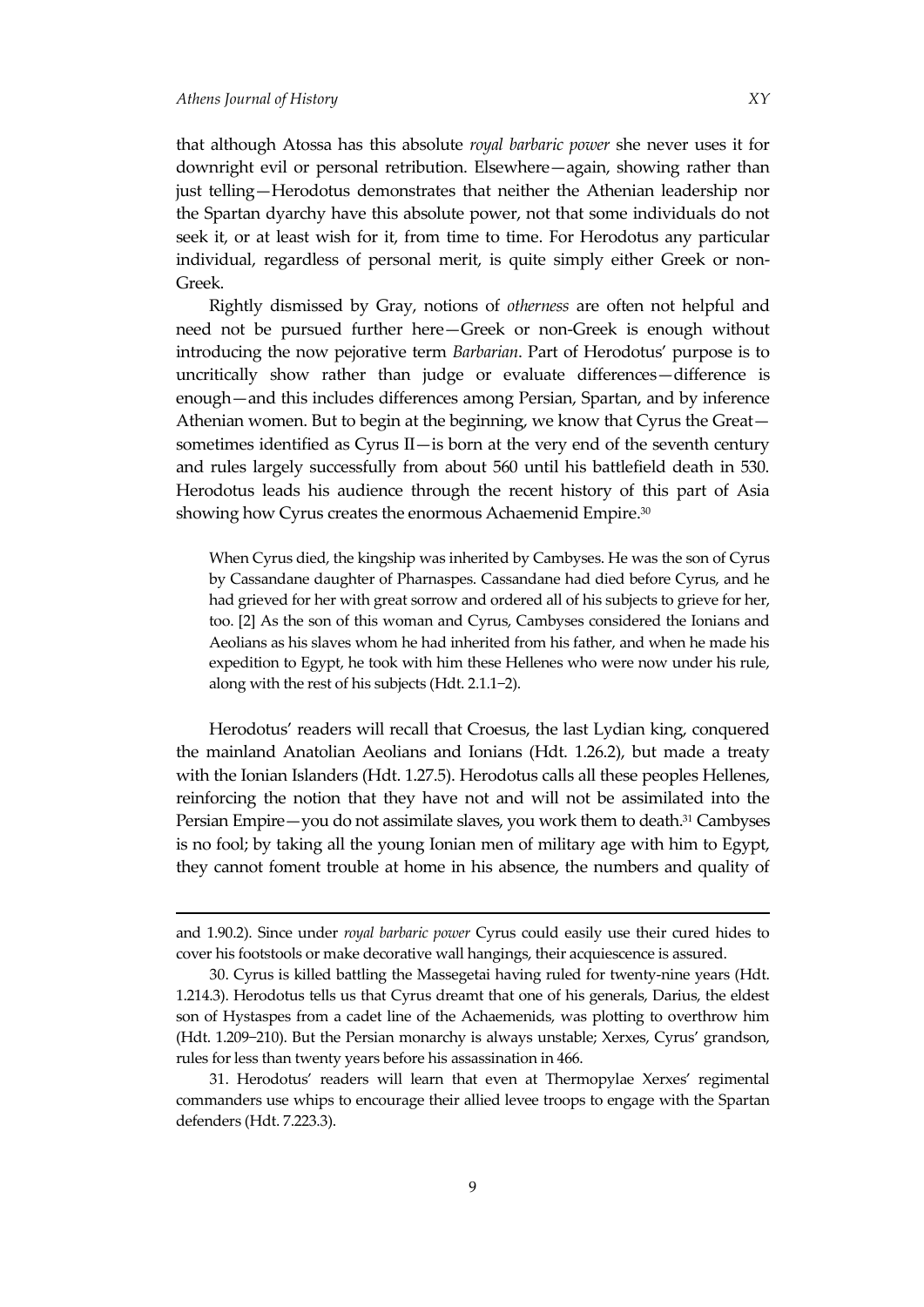$\overline{a}$ 

garrison troops Cambyses must leave behind is minimized, and they also serve a dual function as useful hostages.

Although the Achaemenids practise polygamy, this does not prevent the Persian rulers from having favorites among their wives if not among their concubines, although sons of the latter would be out of the line of succession. But fierce rivalry and jealousy among legitimate male offspring always engenders the threat of a disputed succession. Elsewhere, Herodotus indicates that the Persians do not practice strict primogeniture.<sup>32</sup> This discretion avoids the shadow of a demonstrably inept male heir-apparent casting gloom among the courtiers, but introduces instability with the very real prospect of civil war. Strict primogeniture only paints a large target on the back of the first-in-line of succession and a roadmap to the throne.

# **The Perils of Male-Preference Primogeniture**

Evidently in Persia, but not in fifth-century mainland Greece, a brother marrying a full sister is not an odious anathema. Polygamous endogamy—in Cambyses' case to strengthen his claim to the throne⸻ marrying the daughters of the late king—necessitates degrees of consanguinity that most cultures would abhor.<sup>33</sup> But it is also possible that early signs of Cambyses' insanity are evident $34$ Doubtless Cambyses is unstable—to use a polite term—he arranges the murder of his younger brother Smerdis, also known as Bardiya—a particularly crude way of tightening any line of succession (Hdt 3.30.1–3). He also murders one of his sisters, one who is also an official wife (Hdt. 3.32.3–4). Again, limiting the line of succession, he marries two of Cyrus' three daughters. That they are his full sisters does not worry him at all. Herodotus recounts an incident leading up to these irregular marriages:

<sup>32.</sup> Following Persian custom, before a king goes into battle, Cyrus appoints [selects?] his son, Cambyses, by his favorite wife, Cassandane, to be his heir (Hdt. 1.208).

<sup>33.</sup> Herodotus sometimes makes no distinction between Persians and Medes, although strictly Astyages is the last Median king, whereas Cyrus, born in Persis, is a Persian king. Herodotus uses both terms indiscriminately—Persians later include Medes, Lydians, and Carians and so on, but the term for formally offering fealty to the Achaemenid monarchy remains medizing. Medes are Medes. There is also a hint that the interregnum following Cambyses' death is the Medes attempting to put one of their own—one of the priestly Magoi—on the now unified throne (Persia, Media, Babylon, and Lydia including the Ionian and Dorian settlements on the Anatolian coast). The Magians (Magus / Magoi) were a Median tribe (or caste) who traditionally performed a number of religious duties within the Persian Empire.

<sup>34.</sup> Herodotus reports that this insanity might be the royal disease (epilepsy) and elsewhere an addiction to strong drink (the Spartan king Cleomenes comes to mind) is suggested (Hdt. 3.33.1 and 3.34.2–3).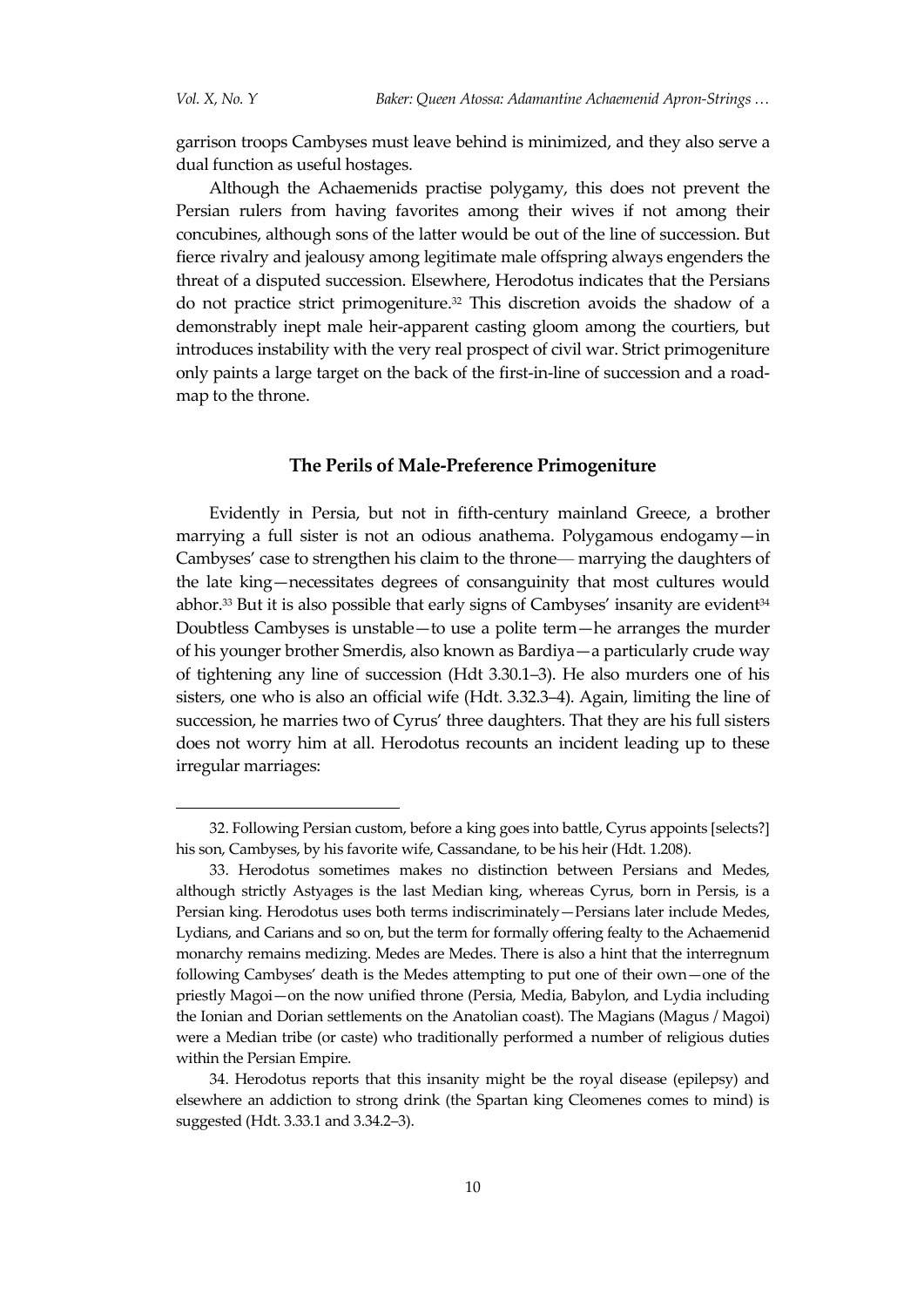Before this time, it was not the custom of Persians to live with their sisters. But Cambyses had happened to fall in love with one of his sisters [Atossa] and wanted to marry her. Since what he wanted was unconventional, he summoned the officials called the royal judges and asked if there was any law that would sanction a man's marrying his own sister. [3] The royal judges are men selected from all Persians to serve in this capacity until they die or are found guilty of some injustice. They judge lawsuits and are the interpreters of ancestral ordinances and institutions, and every question is referred to them for judgement. [4] So they responded to Cambyses' question with an answer that was both just and safe: they said that they had discovered no law that would sanction marriage between a man and his sister, but they had found another law stating that the king of the Persians was permitted to do whatever he wanted. [5] Thus they did not break the law because of their fear of Cambyses, but in order that they would not destroy themselves by protecting the law, they discovered another one that supported the king in his desire to marry his sister (Hdt 3.31.2–5).

As is often the case, Herodotus notes cultural differences—in this case tolerated degrees of consanguinity—without judgement, while insisting that the law must never appear to be capricious as that is no law at all. But perhaps his courtiers are not entirely appalled that Cambyses insists on marrying Atossa. At least the consort to Cyrus' heir will be entirely sane. Herodotus is making the point that under an absolute monarchy perversity easily overshadows and becomes the nature of *royal barbaric power*—royal judges, the individuals the common people should trust the most, are as corruptible as slaves—on command they find weasel clauses in the law to make Cambyses above the law and give him *carte blanche*. <sup>35</sup> In Athens, as in Sparta, the law is not so easily manipulated by those in power.

In another digression, and a brutal reminder of how fragile Atossa's influence in court might be, Herodotus recounts two lurid versions of the tale of Cambyses murder of Atossa's sister—Roxanne—who also happens to be pregnant by him. 36 One is given by the Hellenes and the other by the Egyptian, where the murder took place.

The Hellenes say that Cambyses had pitted a lion cub against a puppy, and that this wife of his viewed the fight with him. When it appeared that the puppy had begun to lose the fight, another puppy, its brother, broke its chain and went to its brother's side and the two of them together then prevailed over the lion cub. [2] Cambyses

<sup>35.</sup> Atossa, the second youngest daughter, may well have been only teenaged when first married and in her mid-twenties when first widowed; and finding herself quickly remarried to the impostor, widowed again, and then finally married to Darius. A royal bedroom pawn, she likely never had any choices in the matter.

<sup>36.</sup> Herodotus does not give her name. Possibly there was no consensus among his sources, but this is yet another reminder of the usual status of women in fifth-century Persia—to be used either for pleasure or progeny, and then put aside, nameless.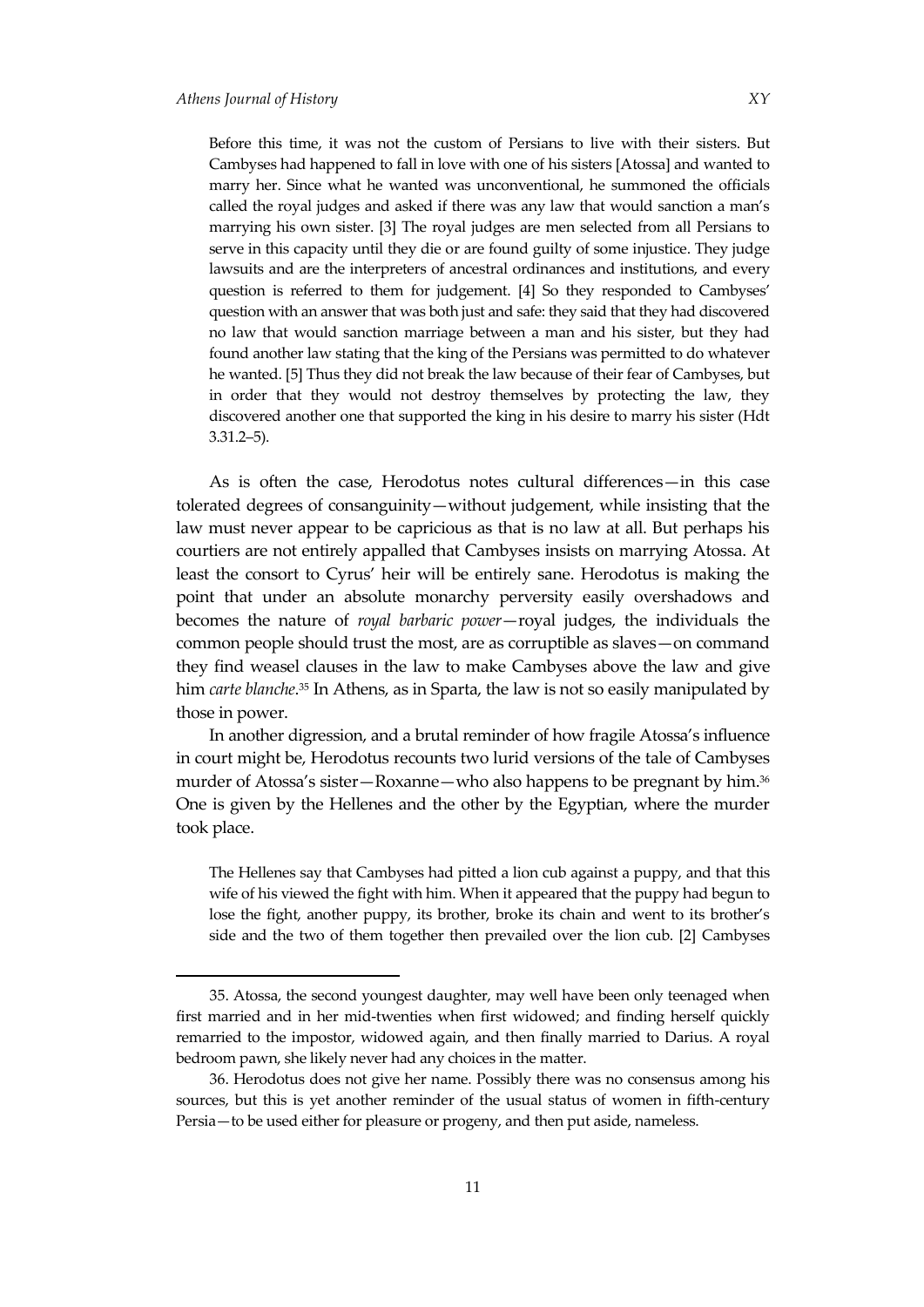enjoyed watching this fight, but his wife sat beside him in tears. Noticing this, Cambyses asked why she was crying, and she replied that it made her weep to see the puppy defending its brother, as she recalled Smerdis and realized he would not be able to defend Cambyses in the future. [3] The Hellenes say that Cambyses slew her because of this remark (Hdt. 3.32.1–3).

But the Egyptians say that this woman [Roxanne] was sitting next to him at the dinner table, she took a head of lettuce and stripped it of its outer leaves, and then asked her husband whether the lettuce was better stripped of its leaves or thick and full. When he answered "thick and full," she said, [4] "But you have stripped the house of Cyrus bare, just like this lettuce.' Cambyses flew into a rage at this remark and leapt upon her. She was pregnant at the time; she miscarried and then died (Hdt. 3.32.3–4).

That the tales are different should surprise no one: Hellas is a long sea voyage away and remote from vengeance, whereas Cambyses is already occupying Egypt. The tales are difficult to interpret beyond criticizing the mindless winnowing of the clan—taking siblings as deadly rivals rather than powerful supporters—but that he dies childless seems hardly punishment enough. Either way, his wives and concubines will feel particularly insecure and the youngest of Cyrus' daughters—Artystone—relieved that she is too young for duty in anyone's marriage bed or game of thrones. Dependent solely upon gender, Cambyses' siblings and close Achaemenid relatives are either bedded or beheaded. Herodotus is showing what despots never learn—respect and loyalty are won, not commanded. Ultimately Cambyses' prime duty as hereditary ruler is to secure the succession in his line, and in this he fails miserably.

Because Atossa has learned how to write and read herself, she plays a decisive role in educating and training her own children, as well as those of other Persian aristocrats—important abilities beyond the traditional skills of horsemanship, mounted-archery, and always telling the truth. $^{\scriptscriptstyle 37}$ 

Cambyses son of Cyrus [the Great] died after reigning a total of seven years and five months. He had sired no children at all male or female (Hdt. 3.66.2).

So much for his amorous attentions to his multiple wives and many concubines—responsibility for the shortcoming in progeny is pretty obvious.<sup>38</sup>

<sup>37.</sup> Herodotus highlights the primary and secondary education curriculum of Persian male youth (Hdt. 1.126.2). Likely making all Persian latrine walls much less informative or entertaining, the three R's are conspicuously absent. Close readers will note that Cambyses asserts that 'his custom was to punish liars with death' (Hdt. 3.27.3).

<sup>38.</sup> Elsewhere he comments that in Persia the wives visit their husbands in strict rotation (Hdt. 3.69.6). He does not tell us when, once rendered pregnant, they can leave his serving line, nor when after childbirth they must return to this royal bedchamber merrygo-round.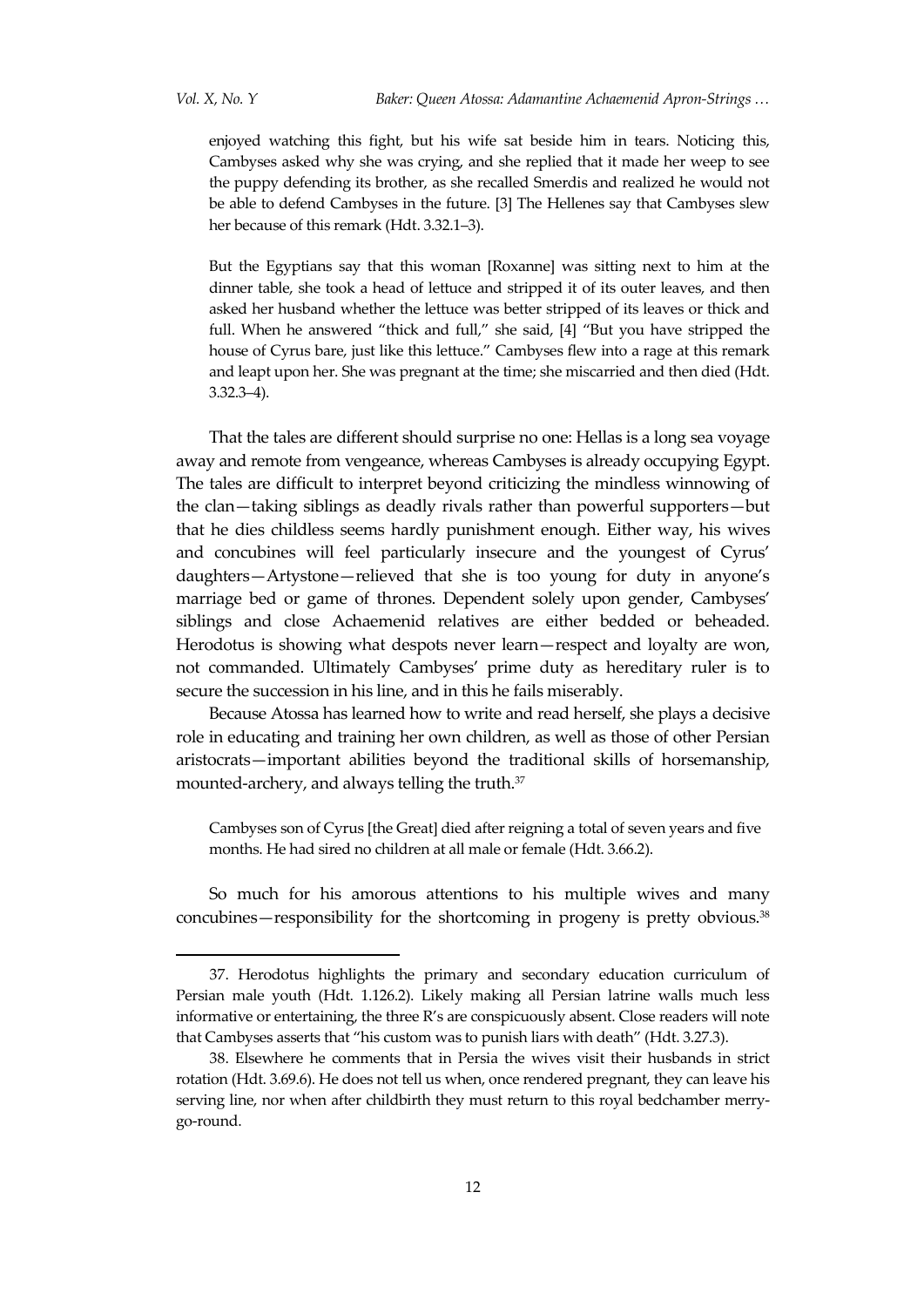Herodotus then describes a short interregnum where an impostor—who claims to be Cambyses II's brother, Smerdis (Bardiya)—rules for seven months. He tells of how officials quiz two of the real Smerdis' wives, Phaidymie and Atossa, and it turns out that the impostor is Smerdis the Magus (sometimes known as Gaumata)—whose ears had been lopped off earlier by Cyrus the Great as punishment for some grave but unspecified offence. The whole episode has that whiff of steamy palace intrigue and wilful collusion.<sup>39</sup> Herodotus suggests that Cambyses' former wives, including Atossa and Otanes' daughter, Phaidymie risk their lives in helping the Persian aristocracy to unmask the Median genealogical impostor (Hdt. 3.68.1–3.69.6).<sup>40</sup>

#### **Daring Darius**

It is at this time, as early as 521 or as late as 518, that Darius, son of Hystaspes, joins six other conspirators who plot to depose if not kill the impostor (Hdt.  $3.70.1-3$ ).<sup>41</sup> Smerdis the Magus is eventually stabbed to death in his palace by Darius with the assistance of several other conspirators. Herodotus then embarks on a long digression about a supposed Persian debate among the conspirators on what form of government to adopt (Hdt. 3.80.2–3.83.3). Darius favors an absolute monarchy and eventually secures the kingship through trickery and a rigged equestrian competition among the other surviving conspirators (Hdt. 3.84.1–3.87). If nothing else, Herodotus is pointing out that a hereditary monarchy is by no means immune from jiggery-pokery—doubtless an essential facet of *royal barbaric* 

<sup>39.</sup> A salacious story perhaps for the more prurient in his audience, especially one where the spouse solicits regicide in lieu of committing mariticide; nevertheless, here and elsewhere Herodotus shows his fascination in the endogamous, and indeed the exogamous, matrimonial practices of other cultures. Smerdis / Bardiya was either a full or a half-brother to Cambyses; but Cambyses certainly married his sister/half-sister, Atossa; and, according to Herodotus he ordered Bardiya's murder by Prexaspes (Hdt. 3.30.3).

<sup>40.</sup> Cyrus had at least three daughters by Cassandane, who is the daughter of Pharnaspes and is also an Achaemenid; the second youngest daughter, probably named Roxanne, is murdered by Cambyses in a drunken rage or perhaps during an epileptic fit (Hdt. 3.32).

<sup>41.</sup> Herodotus, who like many fifth-century Greeks is fascinated by genealogy, lets Xerxes give us Darius' genealogy, during an incident when he denounces his uncle saying, 'If I fail to punish the Athenians, may I be disowned as the son of Darius son of Hystaspes, the son of Arsames son of Ariaramnes, the son of Teispes son of Cyrus, the son of Cambyses son of Teispes, the son of Achaimenes (Hdt. 7.11.2). That Herodotus, or his sources, get the line slightly wrong is neither here nor there—the origin and destiny of much genealogical data is often to be enhanced with an element of fudge—Darius is indeed an Achaemenid, but from a cadet line. He is not a direct descendant of Cyrus the Great.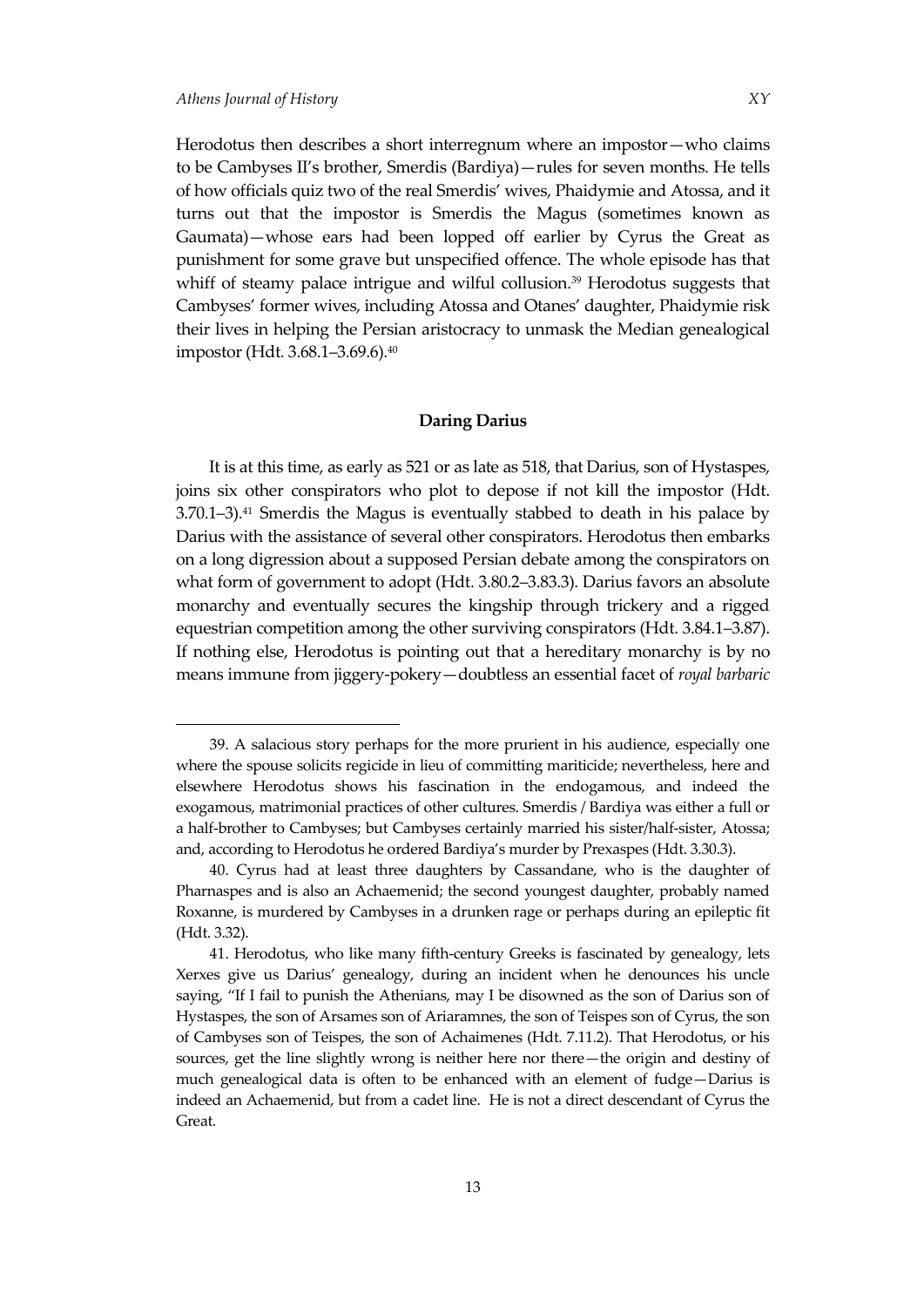*Vol. X, No. Y Baker: Queen Atossa: Adamantine Achaemenid Apron-Strings …*

*power*—when it comes to establishing the lawful line of succession.<sup>42</sup> Herodotus writes, 'And so Darius son of Hystaspes was appointed king' (Hdt. 3.88.1). But Darius still has to secure the succession and he does this through a series of multiple aristocratic and royal marriages. What these aristocratic young women, including Atossa, really think of being royal bedchamber pawns in the rightful Persian succession game of thrones Herodotus does not say. To secure his reign Darius makes a travesty of the rules of both male-preference primogeniture and the expected behavior of stallions (Hdt. 3.85.1–3.87).

Darius married eminent Persian women, among whom the first were Atossa and Artystone, both daughters of Cyrus. Atossa had earlier been the wife of her brother Cambyses and then had been left to the Magus, while Artystone was a virgin. [3] In addition, Darius married the daughter of Smerdis son of Cyrus, whose name was Parmys, and also [Phaidymie] the daughter of Otanes who had revealed the identity of the Magus (Hdt. 3.88.2–3).<sup>43</sup>

#### **Atossa, Queen of Persia**

Darius—following Cambyses' and Smerdis' example—marries the two surviving daughters of the late Cyrus, Atossa now widowed twice and the unmarried Artystone; a decision which later turns out to be critical.<sup>44</sup> His polygamous selections—or at least judicial sequestering of all available royal brides, plus those of the more prominent Persian aristocrats—whether the marriages are fully consummated or not is immaterial—deny any other claimants, at one stroke or another, the opportunity to enhance their positions in any perceived line of succession by pursuing similar royal unions themselves.

In another digression, illustrative of *royal barbaric power*, Herodotus tells of how when the king's Egyptian physicians cannot heal his foot—injured in a hunting spill—the king engages a Greek physician Democedes of Croton, who although handsomely rewarded is subsequently appalled to learn that the king intends to impale the Egyptian physicians for their earlier failure and successfully

<sup>42.</sup> Here Herodotus inserts a variant of his usual credibility disclaimer (Hdt. 3.80.1). But in the quotation, he has Darius compare the best examples in theory of: democracy, oligarchy, and monarchy (Hdt. 3.82.1).

<sup>43.</sup> While Darius marries the daughter of a co-conspirator Otanes, Otanes in turn marries one of Darius' sisters [unnamed]. It is their daughter, Amestris, who will marry her first cousin Xerxes. Otanes a Persian nobleman was the brother of Cassandane, Cyrus' favorite official wife.

<sup>44.</sup> Darius is already married and may already have children by the [unnamed] daughter of one of his fellow conspirators, Gobryas (Hdt. 7.2.2). Xerxes is only the firstborn male child by Atossa who by Herodotus' account was Darius' favorite, but not necessarily his second spouse. Born in 519 he succeeds to the Achaemenid throne in 486.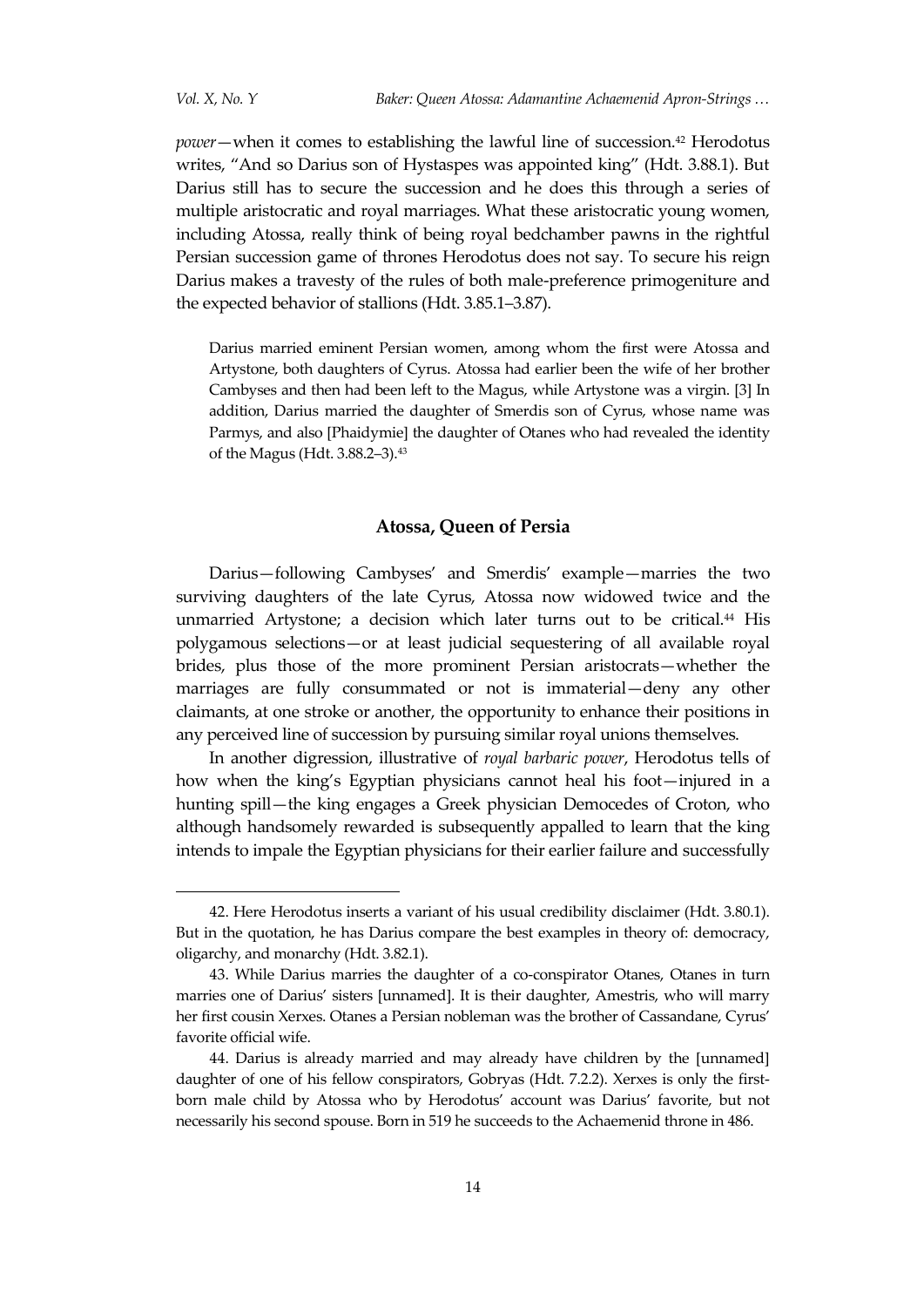appeals for clemency (Hdt. 3.129.1–3.132.2).<sup>45</sup> Such are the perils of late sixth- and early fifth-century quackery. Shortly thereafter, Democedes also becomes court physician to Atossa. It is perhaps from his unconcealed but totally unexplained animosity toward mainland Greece that she suggests that Darius invades the mainland (Hdt. 3.133–134.3).<sup>46</sup> Perhaps he is clairvoyant and realizes that Atossa has ambitions rather than illusions of grandeur for her spouse, and Democedes is simply telling her something that she wants to hear?

Atossa then went to bed with Darius, and as she was lying with him, she presented this proposal to him: 'Sire, although you possess such great power, you are doing nothing to acquire either new nations or additional power for Persia. [2] It is reasonable to expect that a man who is young and the master of great wealth will display his power openly so that the Persians will know that they are being ruled by a real man. There are actually two reasons why you should do this: not only so that the Persians will realize that their leader is a man, but also to keep them so occupied in war that they have no leisure to conspire against you. [3] For now is the time, while you are young, that you can achieve something, since, as the body grows, so does the mind, but as it ages, the mind ages with it, too, and thus loses its edge' (Hdt. 3.134.1–3).

Atossa is belittling Darius' reign. He has already completed conquest of Egypt—something Cambyses failed to complete—and expanded southeastward through to the Indus valley. He has also embarked on a building program greatly expanding the principal Persian capital cities and royal centers. <sup>47</sup> The chronology is not given by Herodotus, but evidently plans for the punitive Scythian expedition to avenge perceived wrongs are formed early during Darius' reign. By inference, the Scythians have a history of crossing the Black Sea to raid Persian settlements in Anatolia and a destructive strike, as opposed to a prolonged occupation necessitating garrison troops, is deemed an effective deterrent against ongoing troubles.

Of course, in telling Darius all this, she was following Democedes' instructions. Darius responded, 'My wife, I intend to do exactly as you have said, for I have already formed a plan to build a bridge from this continent to the other and to

<sup>45</sup>*. Royal barbaric power* is a wonderful tool provided it remains an effective deterrent; the paradox, of course, is that if it has to be used, then ironically it is demonstrably ineffective and is just sadistic revenge at best or a crude deterrent (pour encourager les autres).

<sup>46.</sup> Herodotus never quite explains precisely why or from where a peripatetic citizen of Croton, a Dorian colony in southern Italy, gets this animosity toward Hellas nor why he wants Darius' Persian forces to enter Europe.

<sup>47.</sup> Pasargadae founded by Cyrus remains the coronation city; Persepolis (Pārsa) founded by Darius is the ceremonial capital, Ecbatana is the summer capital, Susa is the spring capital, and Babylon the principal center for over seven months of the year.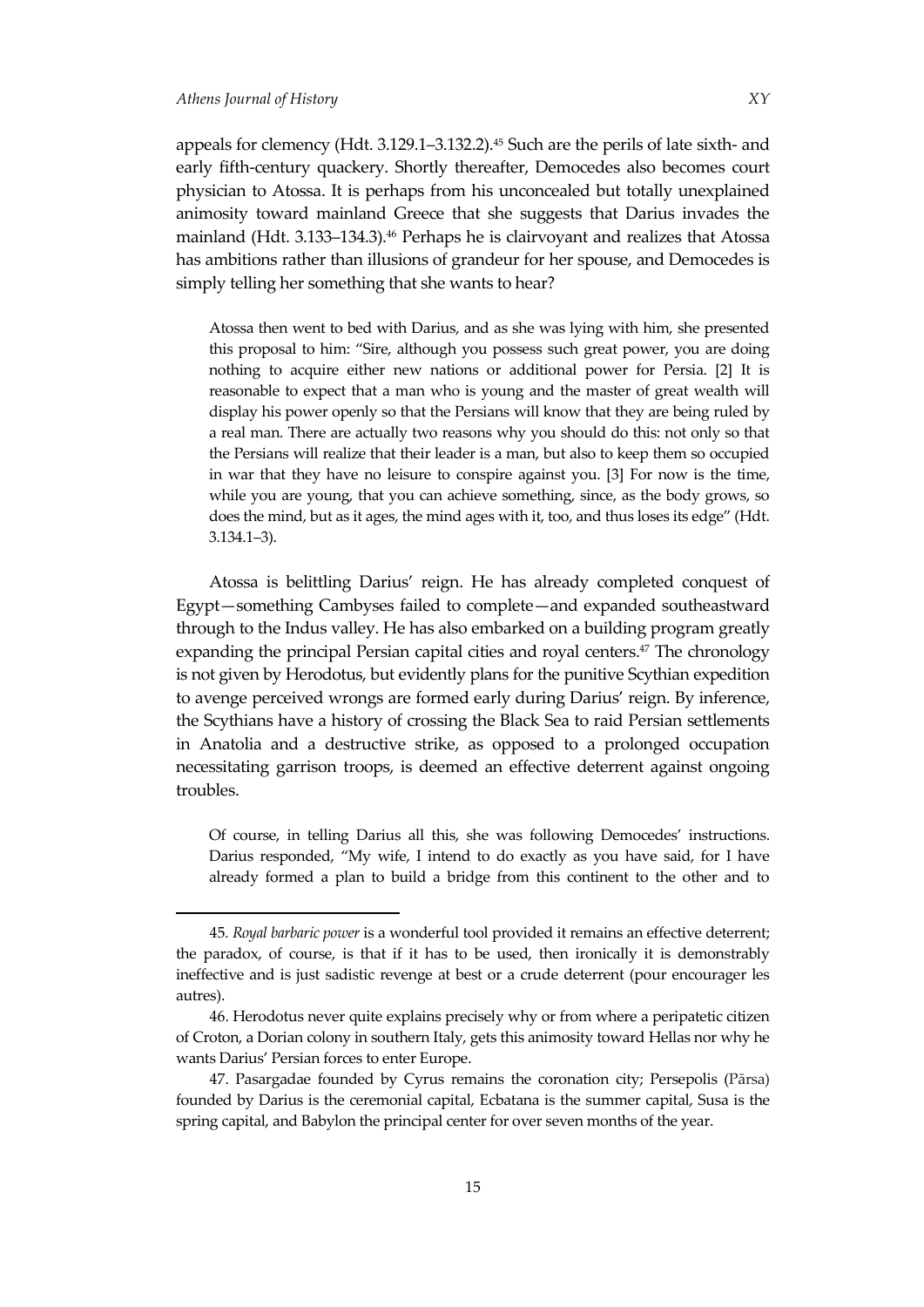$\overline{a}$ 

conduct a military campaign against the Scythians. This will in fact be carried out within a short time." [5] Atossa then said, "Let the Scythians wait a while; they will still be there whenever you want to attack them. In my opinion, you should lead an army first against Hellas. For I have heard accounts of that land and have set my heart on obtaining Laconian [Spartan] women to wait on me as my servants, and I would also like to have Argive, Athenian, and Corinthian women, too. Moreover, you have a man who is perfectly suited to act as your guide, and to inform you of every detail about Hellas—the same man who healed your foot' (Hdt. 3.134.4−5).

Hers is not a great military argument, neither the Scythians nor the Greeks are going anywhere. Atossa's stated preference for Spartan women as her personal attendants immediately also expands her husband's military objectives which we initially take to be limited to punitive raids on Eretria and Athens alone with no mention of venturing into the Peloponnese. Arguably she ranks Spartan women above all other slaves from captive territories. From where she receives this knowledge, Herodotus does not say; not that Democedes would have no opinion at all. <sup>48</sup> We can only surmise that she finds that women from less sheltered social environments are more independent of thought and more interesting to have around her. Literate and accomplished herself she is no fool and likely does not suffer them willingly. Although she has to accept the monarchy's polygamous culture—multiple official wives and any number of concubines—she has no wish to surround herself with either doe-eyed, or illiterate matrons with no life-experience beyond the bedchamber, birthing chamber, or the nursery.<sup>49</sup> Atossa will take her pick of the youthful female captives, whereas the others—plain or comely—can be added to the palace's cortège of concubines, work in the nearby Kissian bitumen pits, or be sold off to brothel-keepers across the empire (Hdt.  $6.119.2-4$ ).<sup>50</sup> In this instance Atossa does not get her own way.<sup>51</sup>

<sup>48.</sup> Atossa may also be aware of Greek mythology and believe that since Helen of Troy [of Sparta] by all accounts was the most beautiful woman in the world, her contemporary Spartan descendants are likely more than just comely.

<sup>49.</sup> The author comments on the scale of Persian polygamy—'many legitimate wives, but . . . still more concubines"—without judgement (Hdt. 1.135). A nuanced discussion of what might be called the Persian monarchy's sexual mores are beyond the scope of this study—suffice it to say that Herodotus' serially monogamous Hellenic male audiences—well, nominally, provided all those regular liaisons with *pornai* (πόρναι), *pallake* (παλλακή), or *hetaíra*) (ἑταίρα) do not count—would regard the notion of multiple official wives, any number of concubines, with scores of resulting offspring intriguing if nothing else. Athens had an extensive sex-trade with a wide range of available services from base release to sophisticated hedonism. Marilyn Skinner, *Sexuality in Greek and Roman Culture* (Chichester, UK: Wiley-Blackwell, 2014), 118-126.

<sup>50.</sup> Sarah Pomeroy, comparing the education of young Spartan children, comments that Spartan girls are married at eighteen—a substantially later age than their Athenian counterparts—they would also have time in an all-female milieu to learn reading and writing as well as other aspects of *mousike* (μουσικὴ)—an archaic and classical Greek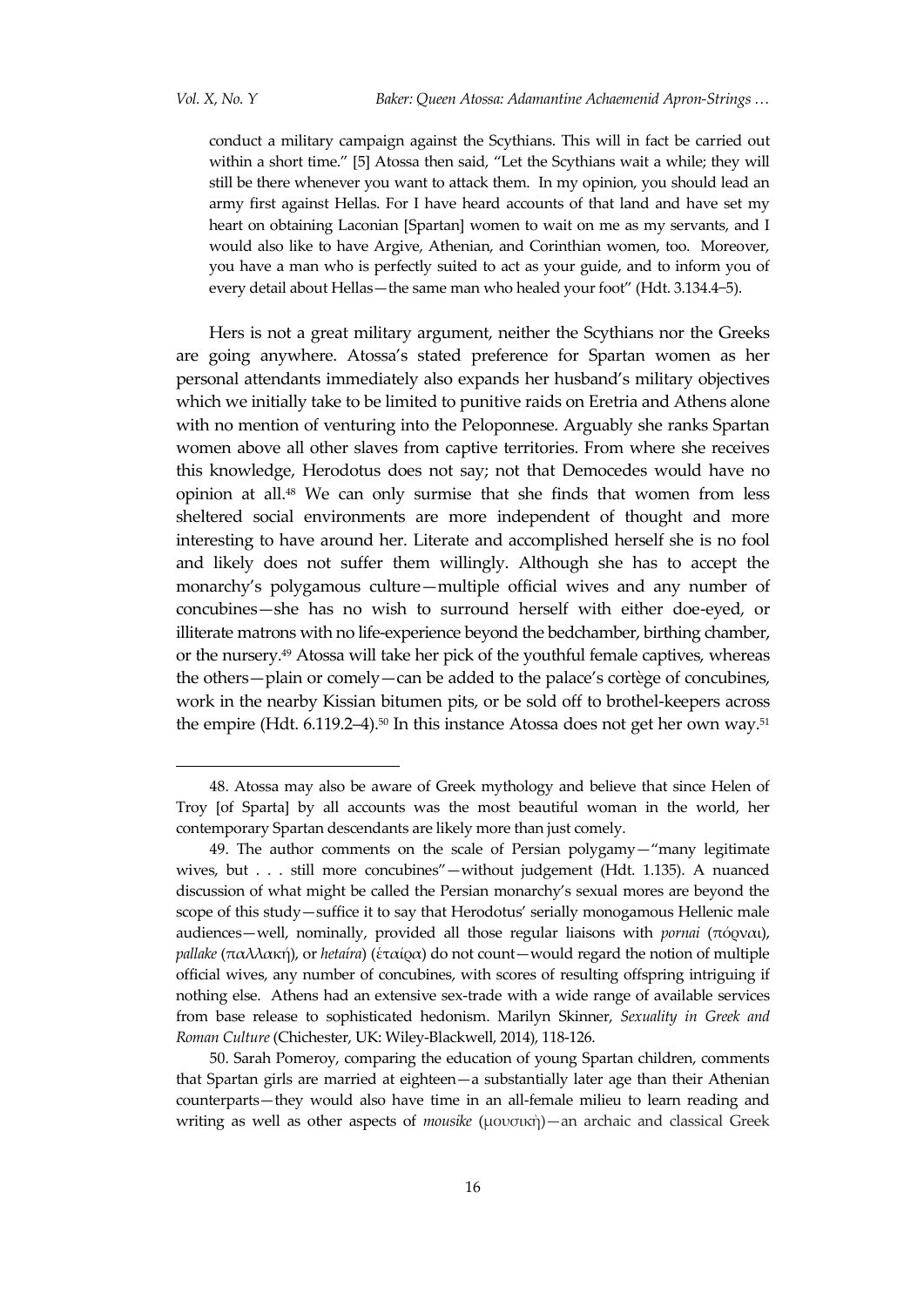1

Although Darius sends Democedes along with a number of Persian spies to find out more about mainland Greece and her peoples these ventures largely come to naught (Hdt. 3.134.6–3.138.4).

#### **The Feint before Marathon**

However, Darius' younger brother and uncle of Xerxes, Artabanos, who believes that making war against the semi-nomadic Scythians is a hopeless challenge, fails to persuade him to abandon the Black Sea venture (Hdt. 4.83.1–2). Darius' march from Susa to the Bosphorus is not without incident and another display of *royal barbaric power* when one of his subjects, Oiobazos, requests that not all three of his sons should serve simultaneously on the same campaign (Hdt. 4.84.1–2). At this stage in his narrative Herodotus makes no further reference of any kind to Atossa for almost two decades. We do not know her reaction to either Darius' largely unsuccessful Scythian raid, nor to his leaving the Persian general Megabazos with an army of 80,000 men on the European side of the Straits to subdue Thrace and Macedon (Hdt. 4.143.1–3). She must have been aware of the Greek raid on Sardis in 498—a raid that is certain to inspire Persian retribution against the Ionian colonies and their mainland backers from Athens and Eretria. She must wait, doubtless impatiently, while the Ionian revolt is put down. She will await news with interest and disappointment of the failed attempt in the summer of 492 by the Persian general Mardonios, when the wreck of his supporting naval fleet by unexpected storms in the northern Aegean obliges him to return to Persia (Hdt. 6.43.4–6.44.3, and 6.45.2). Abandoning the notion of a land-based attack on Eretria and Athens Mardonios is relieved of command and in 490 Darius appoints two generals, Datis, a Mede, and Artphrenes, a nephew, to lead the next expedition—a seaborne operation with his army and navy island hopping across the northern Aegean (Hdt. 6.94.2).

# **Marathon and the Aftermath**

Darius does not accompany his army, but awaits news of their successes in Susa. All starts well enough, sailing past Samos and Ikaros, attacking Naxos while leaving Delos untouched, and then landing near Eretria (Hdt. 6.95–6.100).

performance art incorporating: music, dance, and poetry, not to mention horsemanship. Pomeroy, *Goddesses, Whores, Wives, and Slaves: Women in Classical Antiquity*, 1975, 24.

<sup>51.</sup> Pomeroy comments, 'Like male landowners, Spartan women could drive or ride out to survey their property as men did. Driving horses or riding them endowed Spartan women with an autonomy that was unique for women in the Greek world," Pomeroy, *Goddesses, Whores, Wives, and Slaves: Women in Classical Antiquity*, 1975, 21.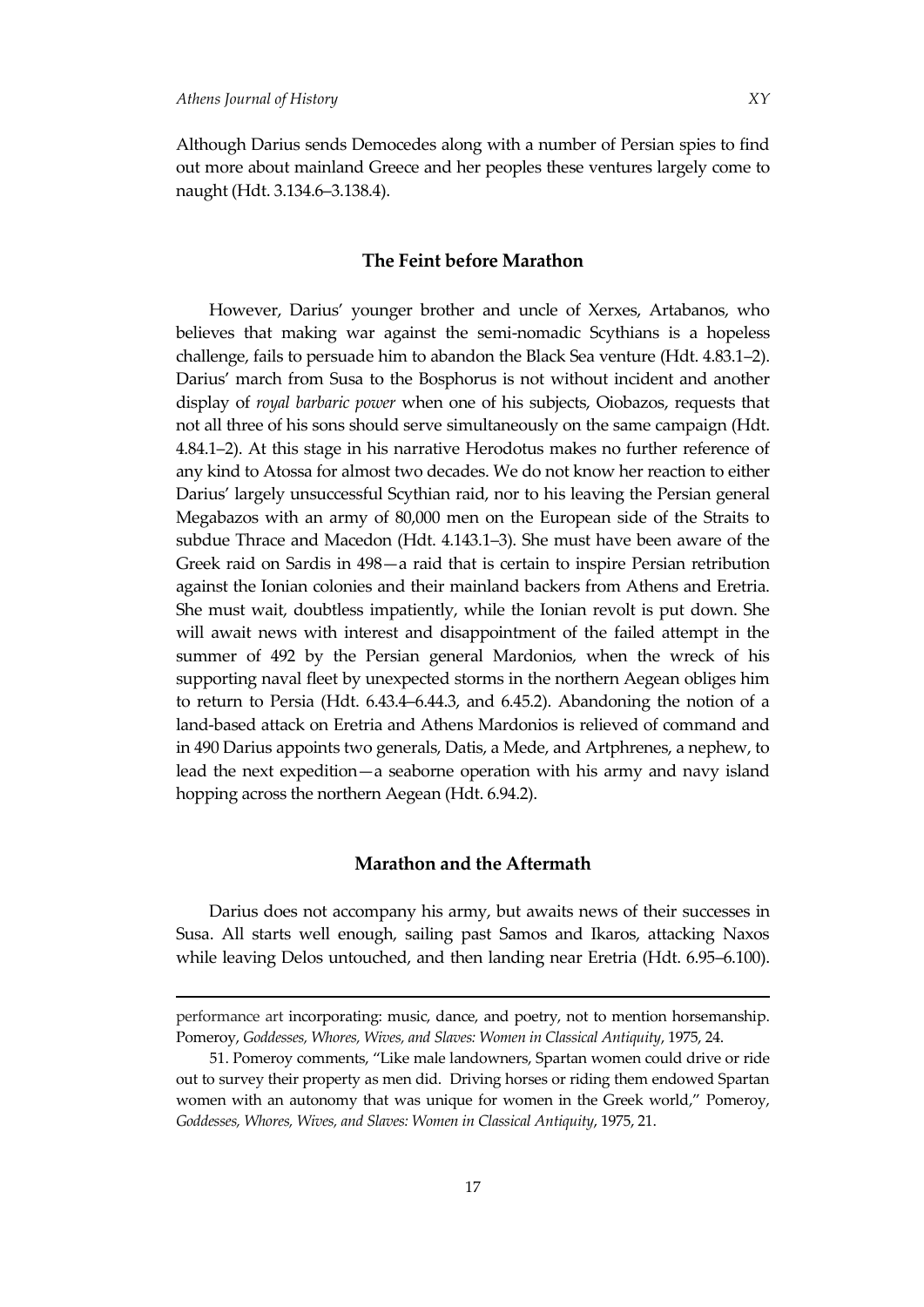The city is besieged, falling when betrayed from within and then looted and burned and the surviving citizens and dependents enslaved (Hdt. 6.101.1–3).<sup>52</sup> The destruction is such that Eretria, which will join the Delian League, takes decades to recover. The Persians now sail toward Attica landing their infantry and cavalry at Marathon just north of Athens expecting to easily sack that city as at Eretria, perhaps again aided by treachery from within the walls (Hdt. 6.102).<sup>53</sup> The Athenians send messengers to Sparta requesting help—help which will arrive too late (Hdt. 6.105.1 and Hdt. 6.106.3). The Athenian strategy, with Plataean help, is to march north and stop the Persians advancing further south. After days of unnerving standoff, the Athenian hoplites go on the offensive, even running the last stadia before engaging the Persian infantry. The Persian forces suffer heavy casualties and are driven back to their boats. They sail toward Athens but do not land partly because the vainly expected treachery from within in support of Hippias never occurs.

The venture is not a complete disaster. The Sardis raid of 498 is partly avenged; Naxos is captured, Eretria is totally destroyed and its people enslaved, but falls short of the planned conquest of Athens.<sup>54</sup> They sail for home (Hdt. 6.119.1). Following the failure to carry all their objectives during the late summer of 490, Darius, is even more determined to make war on mainland Greece but has other more pressing matters to attend to first (Hdt. 7.1.1). Herodotus does not tell us how those in Susa react to news of the defeat; news which would not be long in coming—less than a fortnight.<sup>55</sup> There is no evidence that on their return to Susa

<sup>52.</sup> Unlike the Ionian raid on Sardis some eight years earlier, the marauding Persian troops know the elementary rules of pillage and remember to loot first and burn later (Hdt. 5.99.1–5.101.3).

<sup>53.</sup> The former Peisistratid tyrant, who has been living in Persia, eagerly accompanies the Persian invasion force. Although expelled from Athens several decades earlier, the ageing Hippias persuades his Persian hosts that other aristocratic Athenian families anxiously support his return to power and will arrange surrender of the city soon after troops land in Attica and Persian warships appear in Phaleron bay.

<sup>54.</sup> No mention is ever made of the Persian's mounted archers (cavalry)—one suggestion is that they had already embarked for Phaleron—another that they were simply caught off-guard by the early morning Athenian advance. Miltiades is credited with the decision to attack and the charge over the last stadia (Hdt. 6.112.2–3).Another possibility is that Miltiades—from a horse-breeding family—surmised that the Persian horses might well be colicky and would need several weeks to acclimatize and settle after disembarking from their transport ships.

<sup>55.</sup> Herodotus gives a description of the 2,700 km long Royal Road and the mounted courier system operating between Susa and Sardis (Hdt. 5.52.1–5.53 and 8.98). To this must be added the distance from Ephesus to Sardis, another 100 km or so. The sailing distance from Phaleron to Ephesus is about 240 nautical miles and under good conditions fifth-century ships can make five to six knots or about 125 nautical miles per 24-hour day if they choose to travel at night, too. So, for an important dispatch, with luck over wind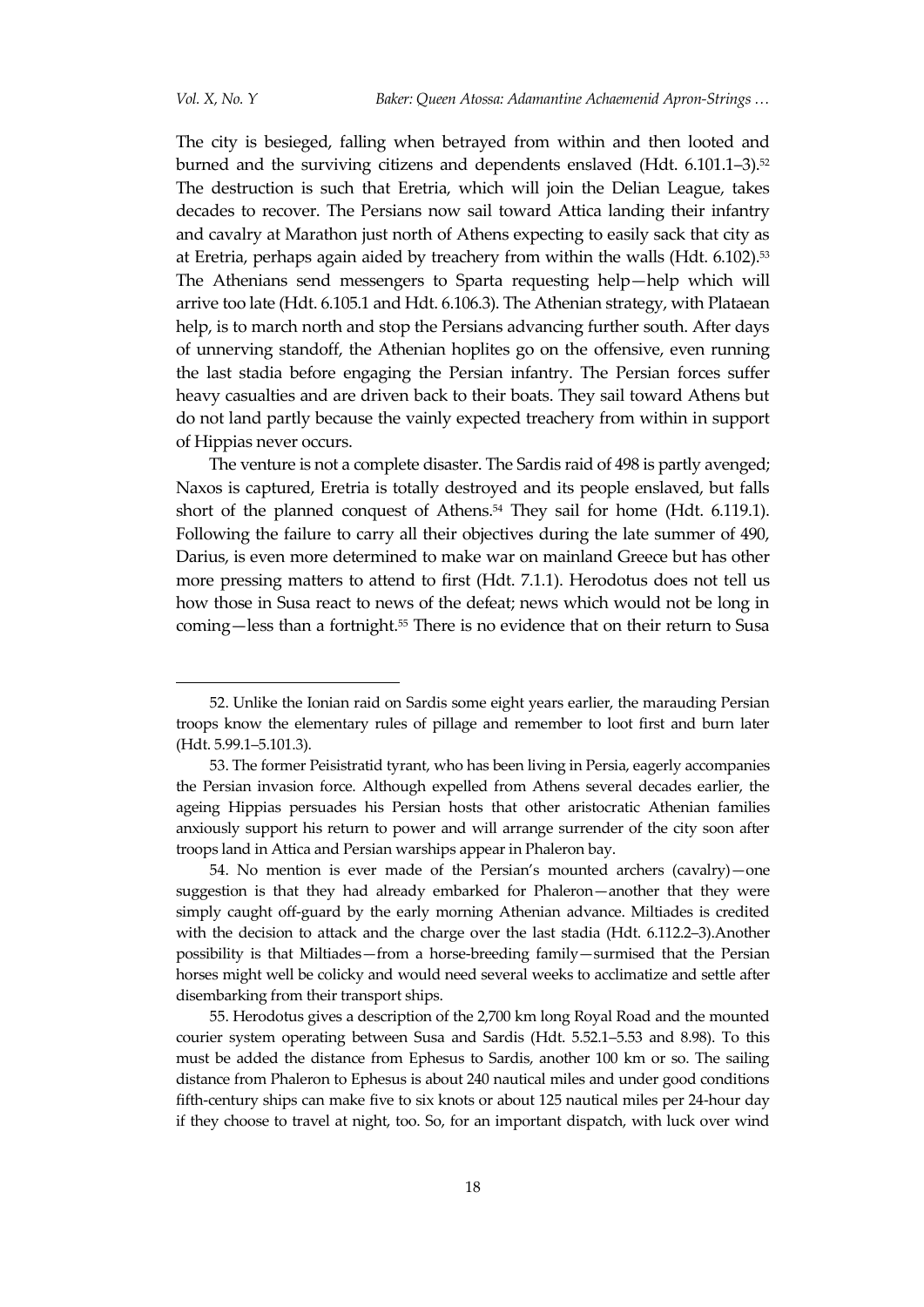1

that Darius punishes either of the two generals, Datis and Artphrenes, for not sacking Athens and for returning only with prisoners from Eretria (Hdt. 6.110).

We might note that Atossa does not get her desired bevy of vivacious Athenian, Corinthian, and Spartan young women to serve as her personal attendants. Herodotus does not record Atossa's reaction to this setback in Europe, except that Darius intends to try again soon.<sup>56</sup>

While Darius was still making arrangements for these expeditions against Egypt and Athens, his sons began a fierce dispute over which of them should hold supreme power, since according to Persian custom, the King always appointed his successor before marching out to war. [2] Darius had had three sons [Artobazanes, Ariabignes, and [Arsamenes\]](https://en.wikipedia.org/w/index.php?title=Arsamenes&action=edit&redlink=1) by an earlier wife [unnamed], the daughter of Gobryas; and after becoming King he had four others [\[Xerxes,](https://en.wikipedia.org/wiki/Xerxes_I_of_Persia) [Achaimenes,](https://en.wikipedia.org/w/index.php?title=Achaimenes&action=edit&redlink=1) [Masistes,](https://en.wikipedia.org/wiki/Masistes) and [Hystaspes\]](https://en.wikipedia.org/w/index.php?title=Hystaspes_(son_of_Darius_I)&action=edit&redlink=1) by Atossa, daughter of Cyrus. Artobazanes was the eldest of the three he had sired earlier, and Xerxes the eldest of those born later. [3] These two sons, since they did not share the same mother, now entered into a hostile rivalry with each other. Artobazanes asserted that he was the eldest of all Darius' offspring, and that it was the custom among all peoples for the eldest to hold the power, while Xerxes countered that he should rule, since he was the son of Atossa, who was the daughter of Cyrus, the King who had won freedom for the Persians (Hdt. 7.2.1−3).

For Herodotus, this link to Cyrus the Great is important, and if we follow Heraclitus' maxim about destiny, the grandson of Persia's first Achaemenid king Xerxes has inherited the necessary agency, autonomy, and authority to rule effectively. This selection also attempts to repair the rightful line of Cyrus' succession through a daughter by the king's favorite spouse.

# **Darius' Queen and the heir Apparent**

It is at this time that Demaratos, the deposed and exiled Spartan dyarch, takes up permanent residence in Susa as an advisor to the Persian king's household.<sup>57</sup> When the succession dispute erupts, Demaratos provides Xerxes with arguments from Spartan tradition to strengthen his claim (Hdt. 7.3.2–3).

and weather, the journey by sea from Attica to Ephesus would take about two days and the journey from Ephesus to Susa by post-horse another seven or eight.

<sup>56.</sup> In Aeschylus' tragedy the *Persians* we learn of Atossa's grief and despair following the Persian losses at Salamis. But if there were other contemporary dramas about Persian reactions to their shortcomings at Marathon, or Athenian glee—and it would be astonishing if there were none— they have been lost.

<sup>57.</sup> The chronology is inexact, but in 491, well before the battle of Marathon, the Eurypontid Spartan king is deposed by Cleomenes I—not without good cause, although probably fraudulently—exiled and his life threatened Demaratos escapes to Asia and is made welcome in Darius' court (Hdt. 6.70.2–3).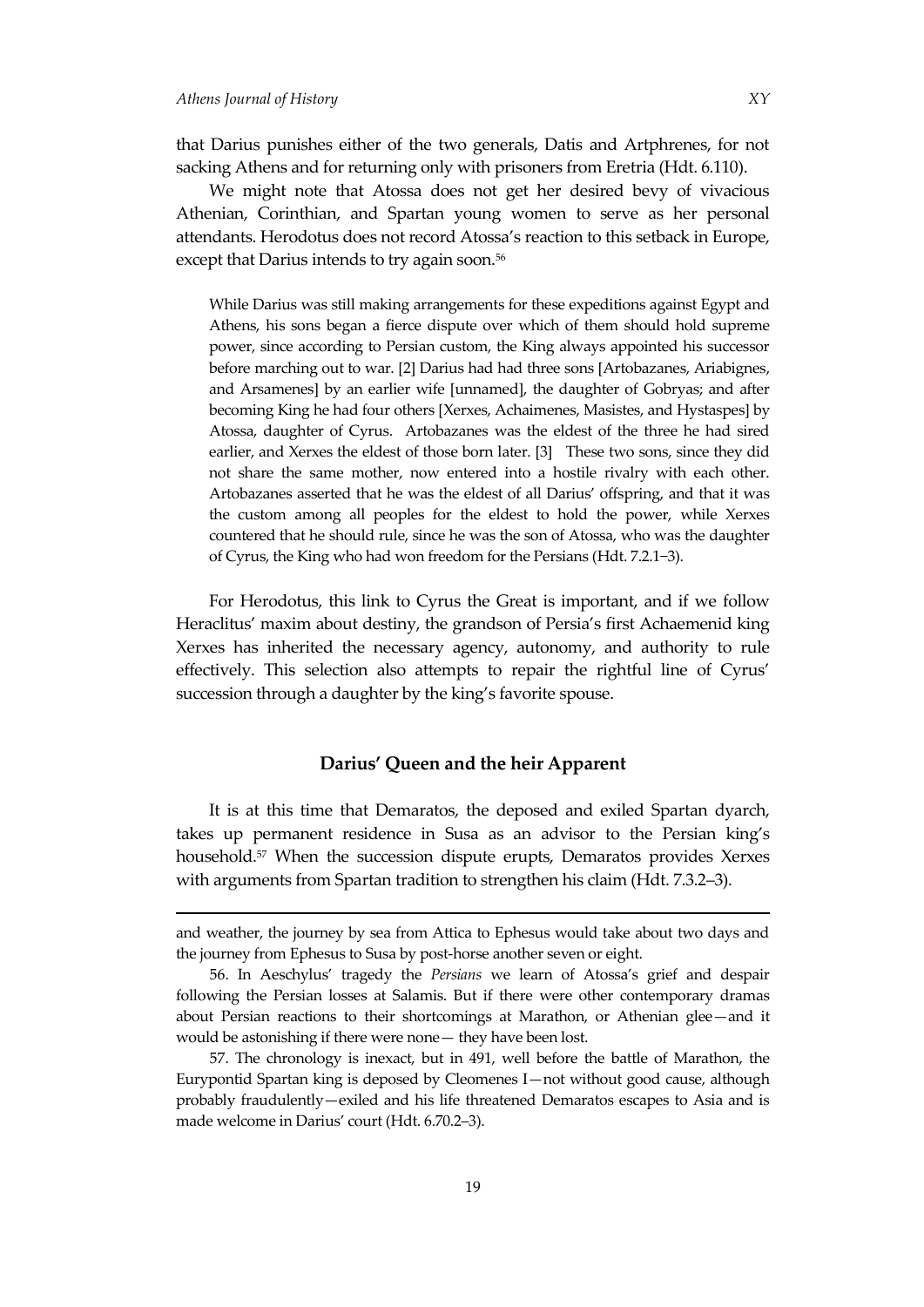Xerxes followed Demaratos' advice, and Darius realizing that his argument was just, appointed him King. But I suppose that even without this advice, Xerxes would have become King, since it was Atossa who really held all the power (Hdt. 7.3.4).

Atossa—now to be the mother of a king as well—must have been delighted with Demaratos' advice, and advice that is taken. Herodotus makes his claim about Atossa's power behind the throne without providing any supporting evidence—he gives it as a bald statement of fact. Undeniably Atossa is Darius' favorite spouse, but perhaps, as their Spartan guest the exiled dyarch suggests, it is her genealogy that is the trump card Xerxes should play—better the genes you know than those you do not. Atossa's genealogical attributes severally as: a daughter of, a wife of, and a mother of give her neither any notable identity nor agency—but the dynastic relationships position her well and ensure a measure of tradition and continuity, albeit in patriarchal terms. But having that special je *ne sais quoi* such as to be selected as Darius' favorite wife confers both unique identity and real agency. This alone meets Heraclitus' maxim—character is destiny. And for Darius in particular, this goes a considerable way toward meeting Solon's criteria for happiness. For Atossa, as Cyrus' daughter, she vicariously wants first her spouse and later her own son to emulate her father, earning 'the Great' as an enduring and endearing epithet and appendage to their names.<sup>58</sup> Richard Stoneman expands on this claim, perhaps citing Xenophon from the fourth century, arguing that Xerxes remains in awe of powerful women. 59

Having appointed Xerxes as King of the Persians [his successor], Darius then directed his thoughts to war. But after this appointment and the revolt of the Egyptians in the following year, Darius was fated to die in the midst of his preparations and was thus deprived of the opportunity to punish the Egyptians and Athenians. He had reigned a total of thirty-six years, and at his death the kingship was assumed by his son Xerxes (Hdt. 7.4.1).<sup>60</sup>

However, Atossa is probably painfully aware that her father's successors to the Achaemenid throne do not exercise the same restraint with regard to *royal barbaric power* that Cyrus consistently shows. Herodotus does not recount whether Atossa or the Achaemenid Empire go into extended mourning on Darius' death,

<sup>58.</sup> Darius I of Persia is sometimes referred to as Darius the Great.

<sup>59.</sup> Richard Stoneman argues that Xerxes is dominated by strong women, Richard Stoneman, *Xerxes: A Persian Life* (London: Yale UP), 9, 30, and 123.

<sup>60.</sup> Herodotus, through his Persian sources, gives us the chronological sequence and lengths of reign, but he is rarely able to provide any direct synchronicities to other events in the Eastern Mediterranean. Using other evidence and perhaps working backward, modern scholars have been able to derive appropriate Julian calendar dates for the events described in his *Histories*. Darius rules from about 521 until his natural death in 486, aged in his mid-sixties, four years after the battle of Marathon.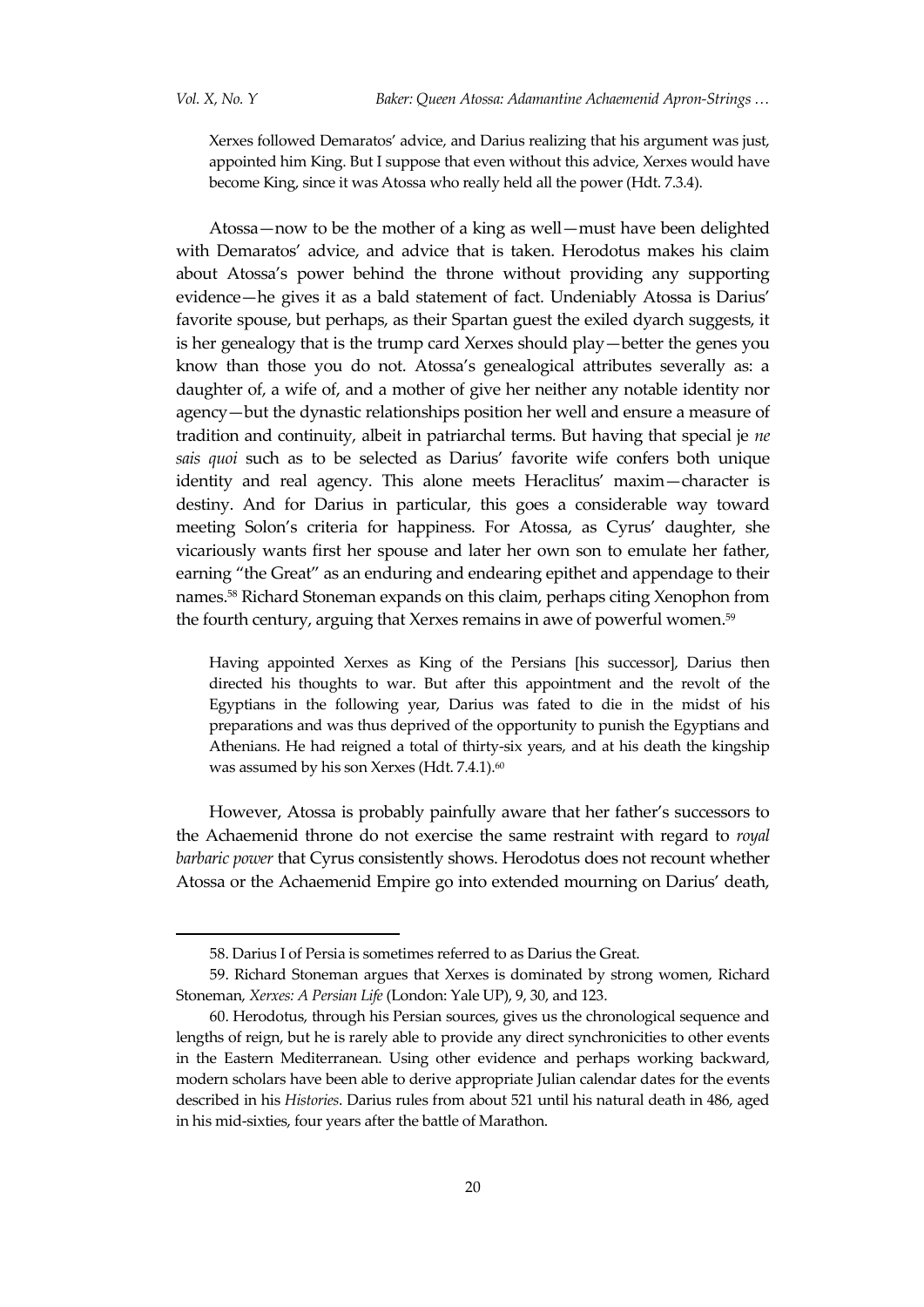but we know that Cyrus orders all his subjects to grieve when Cassandane dies, so a period of state mourning for Darius is likely (Hdt. 2.1.1). 61

# **The Dowager Queen**

Herodotus tells us that despite his mother's wishes her son, Xerxes, has no immediate desire to march on Hellas; he wants to subdue Egypt first, a tactic to which his courtiers agree (Hdt.  $7.5.1 - 7.6.5$ ).<sup>62</sup> Recall that Atossa criticizes her husband for not expanding the empire given to him by Cyrus, and the same criticisms applies to her son (Hdt. 3.134.1–3). It is not until the spring of 480, six years later, ten years after Marathon, and following four years of preparation that Xerxes, with massive naval support, moves his huge allied army on specially constructed floating bridges across the Dardanelles from Asia into Europe.<sup>63</sup> Always keeping in close touch with his naval support and supply transports, the Persian army and their allies are deployed on the European side of the Straits.

Xerxes, who is the supreme commander, moves northward out of the Chersonese through Thrace and into Macedon encountering no resistance. He moves into Thessaly to find the Thessalians only too quick to medize and anxious to assist Xerxes' conquest of Phocis en route to occupying the surrendering Boeotian cities including Thebes. Whatever the long-term strategy, the Greeks decide to halt this advance and engage the invaders on land at Thermopylae and at sea off Artemision. The small Spartan holding force is annihilated, the supporting naval engagement indecisive, and the Greek fleet, largely intact,

<sup>61.</sup> Surprisingly Herodotus does not describe Achaemenid funerary practices which are significantly different from those practiced in Hellas and Egypt; but from other sources we know that the royal remains are embalmed and interred in large mausoleum structures such as the remains of Cyrus' tomb at Pasargadae. Aeschylus' tragedy the *Persians* is set in Susa with scenes in front of Darius' rock-cut tomb in Naqsh-e Rustan near Persepolis—alas the playwright is no geographer as Susa is over five hundred kilometers away from Persepolis: Not that an Athenian audience would notice let alone care.

<sup>62.</sup> The most influential of Xerxes' courtiers, bar his mother Atossa, appears to be Mardonios who is the son of Darius' sister (Hdt. 7.5.1–2). Actually, the relationship is a bit more complicated. Mardonios is the son of Gobryas, the Persian aristocrat who was one of the seven conspirators who deposed the impostor. To cement their alliance Darius marries Gobryas' daughter, and Gobryas marries Darius' sister. Furthermore, Mardonios marries Darius' daughter Artozostra and so Darius is simultaneously Mardonios' uncle, father-inlaw, and half-brother-in-law.

<sup>63.</sup> Over thirty years previously during his campaigns in Scythia his father had used similar cable and floating boat (pontoon) bridge construction to provide temporary crossings over both the Bosphorus near Byzantium (Istanbul) and the Ister (now known as the Danube—second only to the Volga, the longest river in Europe).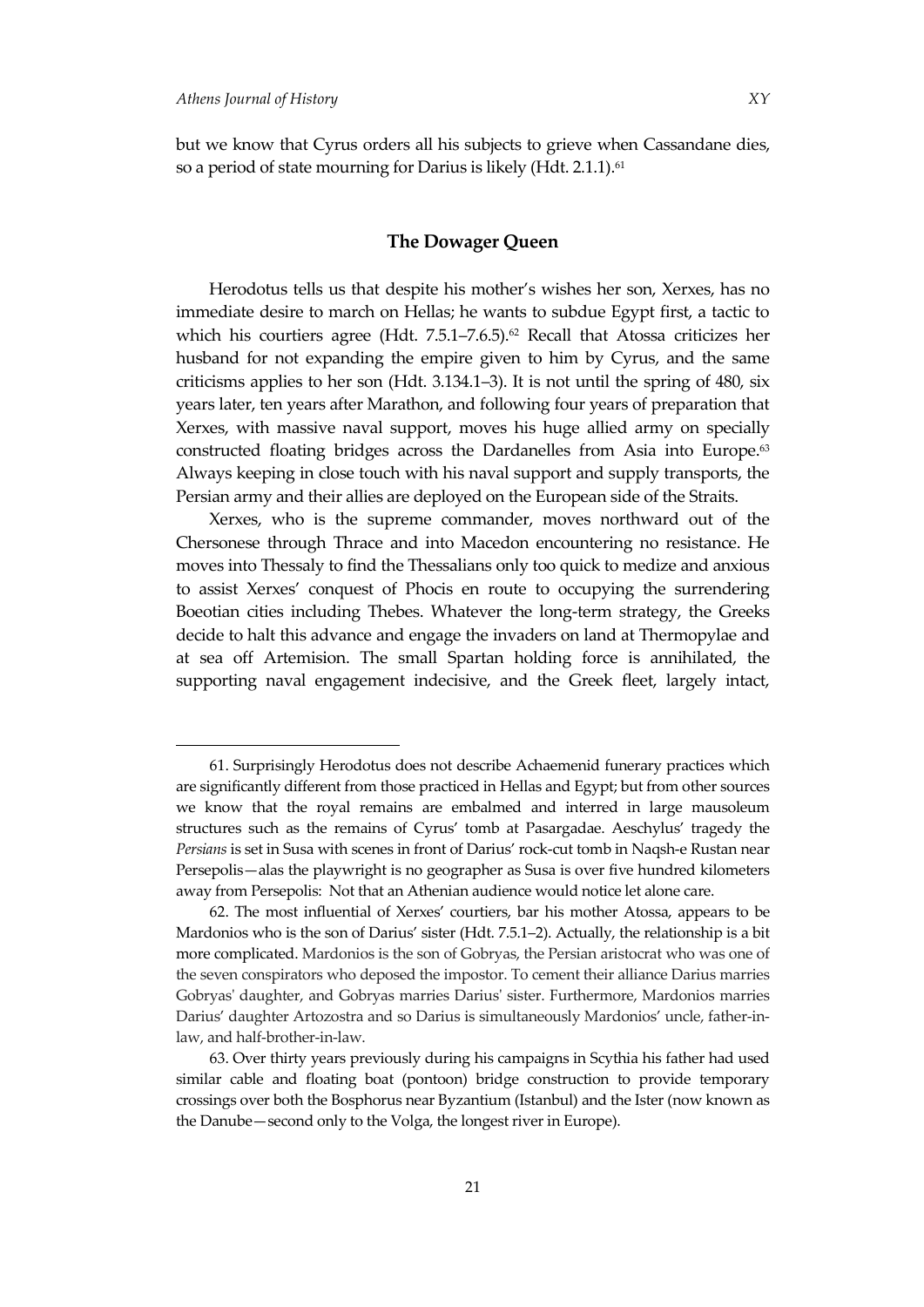withdraws southward to Salamis. Doubtless those in Susa are kept informed.<sup>64</sup> Xerxes' forces divide but fail to sack the temples at Delphi (Hdt 8.34–8.39), and they advance through Attica to discover that the Athenians have already abandoned their city (Hdt. 8.41.2 and 8.51.2). $65$  The Spartans with their allies arrive from the Peloponnese to help construct a four-mile-long fortified wall across the isthmus near Corinth (Hdt. 8.40.2 and 8.71–8.74).

# **Salamis and Beyond**

Xerxes' challenge is simple—the campaign season is almost over, so he cannot wait around for the fragile Alliance to break-up in self-interest. He wants to attack the Alliance either from the east at the isthmus or northward right up the Eurotas valley from the Laconic Gulf, but he cannot do this without naval support and he dare not risk dividing his navy. He decides to attack the combined Greek fleet where it presently lies in the narrow strait between the mainland and the Island of Salamis. This fateful decision is exactly the one that the Athenian commander, Themistocles, hopes Xerxes will make. Despite much wavering the Greek fleet remains at Salamis under the overall command of Eurybiades, a Spartan (Hdt. 8.42.2).<sup>66</sup> Herodotus describes how the battle at sea commences as dawn is breaking (Hdt. 8.83.1). Xerxes even arranges to watch the battle from a high vantage point on the mainland where he is able to put questions to his advisors about what he is seeing (Hdt. 8.90.4). Herodotus describes the carnage:

In this struggle the commander Ariabignes, the son of Darius and the brother of Xerxes, lost his life, as did many other notable men of the Persians, the Medes, and their other allies; but few of the Hellenes died, for they knew how to swim, so those whose ships were destroyed and who were not killed in hand-to-hand combat swam safely to Salamis. [2] Many barbarians, however, drowned in the sea, as they did not know how to swim. Most of their ships were destroyed when the ships in the lead turned to flee, because those deployed behind them were trying to sail past so as to perform some spectacular feat before the King, and they collided with the leading ships from their own side who were in flight (Hdt. 8.89.1–2).

<sup>64.</sup> Remember, important dispatches might take as little as ten days (see note #19).

<sup>65.</sup> Herodotus does not say when the Athenians start to evacuate their city and the surrounding countryside, only that the non-combatants are transported to Troizen, Aegina, and Salamis (Hdt. 8.40–8.41). After a short siege the few Athenians who had declined to leave the city are butchered and the whole Acropolis set on fire (Hdt. 8.53.2).

<sup>66.</sup> One of the more compelling aspects of Themistocles argument is that with Attica occupied and Athens burned, the Athenians really could take their 200 triremes, load up their transport ships, and with their families sail off to Siris—a long-established Athenian colony in southern Italy—and start afresh.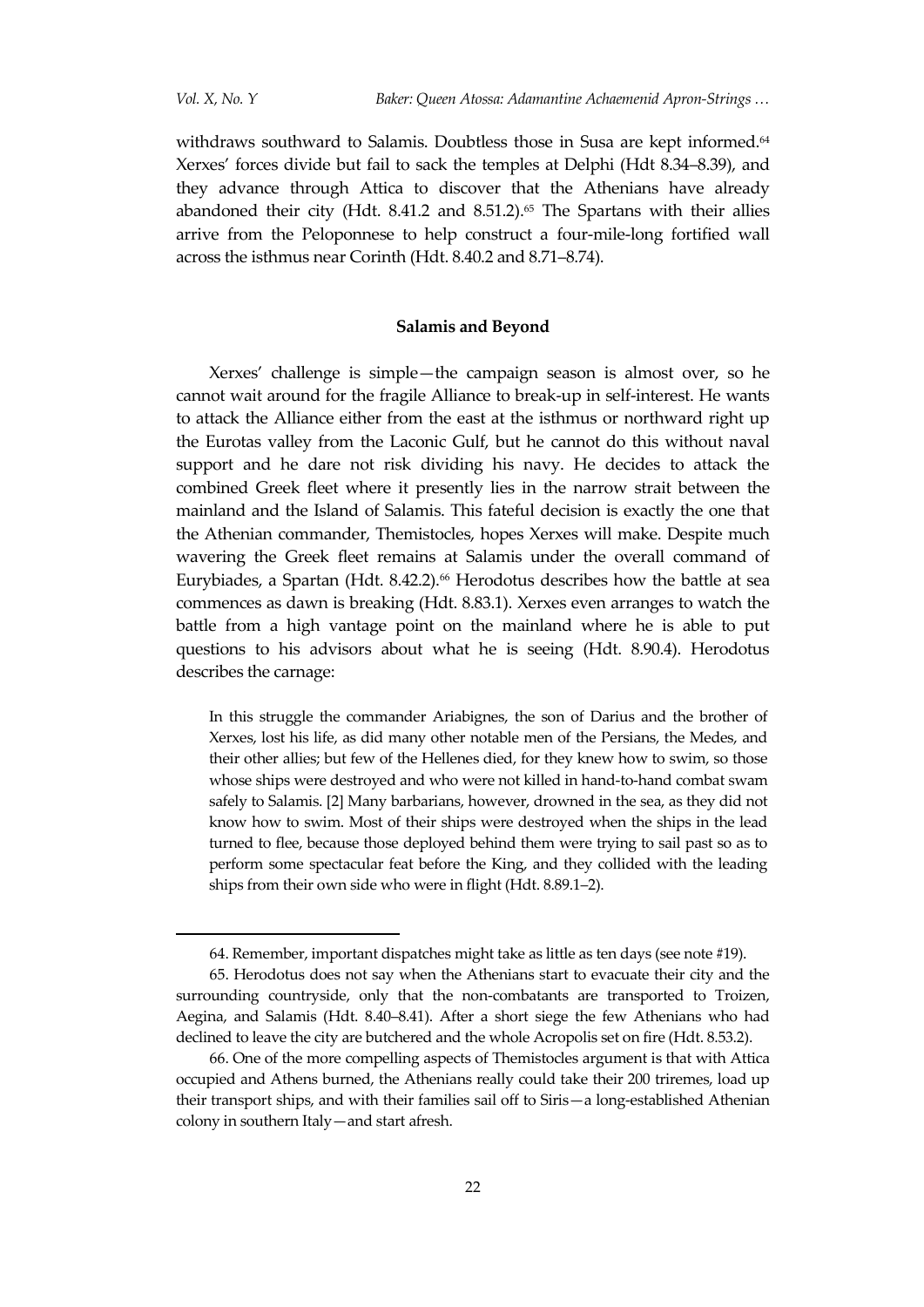Herodotus does not tell us about Atossa's reaction to the naval disaster off Salamis, nor that of Amestris, but the playwright Aeschylus, who likely witnesses if not participates in the battle, features Atossa in his topical tragedy, the *Persians*, where she certainly appears as a high-maintenance dowager queen.<sup>67</sup> With winter approaching, Xerxes returns home to Susa leaving the pick of his army at 300,000 strong on the European side of the Straits under the overall command of Mardonios (Hdt. 8.97 and 8.113). He withdraws from the ruins of Athens to winter in Thessaly (Hdt. 8.113.1–3).

The Persian fleet comprising some 300 ships winters off Samos, mainly to ensure that the Ionians do revolt again (Hdt 8.130.1–4). Remember Xerxes usually places his own Persian and Mede marines aboard almost every one of his allies' warships to ensure the individual sailing master's loyalty and obedience to— Mardontes and Artayntes—his senior commanders. The overall commander of the Greek army and navy is the Spartan king Leotychidas (8.131.2). Mardonios opens the 479-campaign season by reoccupying a deserted Athens (Hdt. 9.3.1–2). However, learning that units of the Peloponnese Alliance are advancing toward Eleusis to join their Athenian allies, the Persian commander withdraws his troops to Theban territory north of the Asopos River (Hdt. 9.15.2–3).

# **The Art of Looking Good when Defeated**

Next, Herodotus describes in considerably more detail than he applied to earlier engagements how the battle at Plataea develops and ends with the battlefield death of Mardonios (9.20–9.76). Despite the Persians' mutilation of king Leonidas' corpse a year earlier, Pausanias, the Spartan commander, is appalled at the suggestion that Mardonios' corpse be impaled (Hdt. 9.78–9.79). We can almost hear him exclaim, 'We are not the barbarians, nor do we exercise royal barbaric power.' In any case, amid all manner of rumor, Mardonios' corpse mysteriously disappears forever the day after the battle (Hdt. 9.84–9.85).

At about the same time as Mardonios' allied army is decisively defeated at Plataea with huge losses what should be another naval battle looms in the Aegean Sea at Mycale on the Anatolian coast (Hdt. 9.90). Urged by the Samians the Greek fleet commanded by the Spartan king Leotychidas leave Delos and sail for Samos (Hdt. 9.96.1). The Persians, deciding not engage in a sea battle, sail for the mainland where they beach their ships and surround them with a defensive

<sup>67.</sup> Less than a decade after the battle off Salamis in Aeschylus' tragedy the *Persians*  (Πέρσαι, *Persai*) first performed in 472, shortly after her death, Atossa plays a major role. This tragedy set in Susa near the tomb of Darius features: Atossa the queen-mother, her son Xerxes, a Messenger, a Chorus of Persian Elders, and the Ghost of Darius. The Ghost accuses their son of hubris saying to Atossa, 'Zeus is the chastener of overboastful minds, a grievous corrector' (Aesch., *Pers*. 828–829). Aeschylus almost certainly fought at Marathon and also may have fought at Salamis.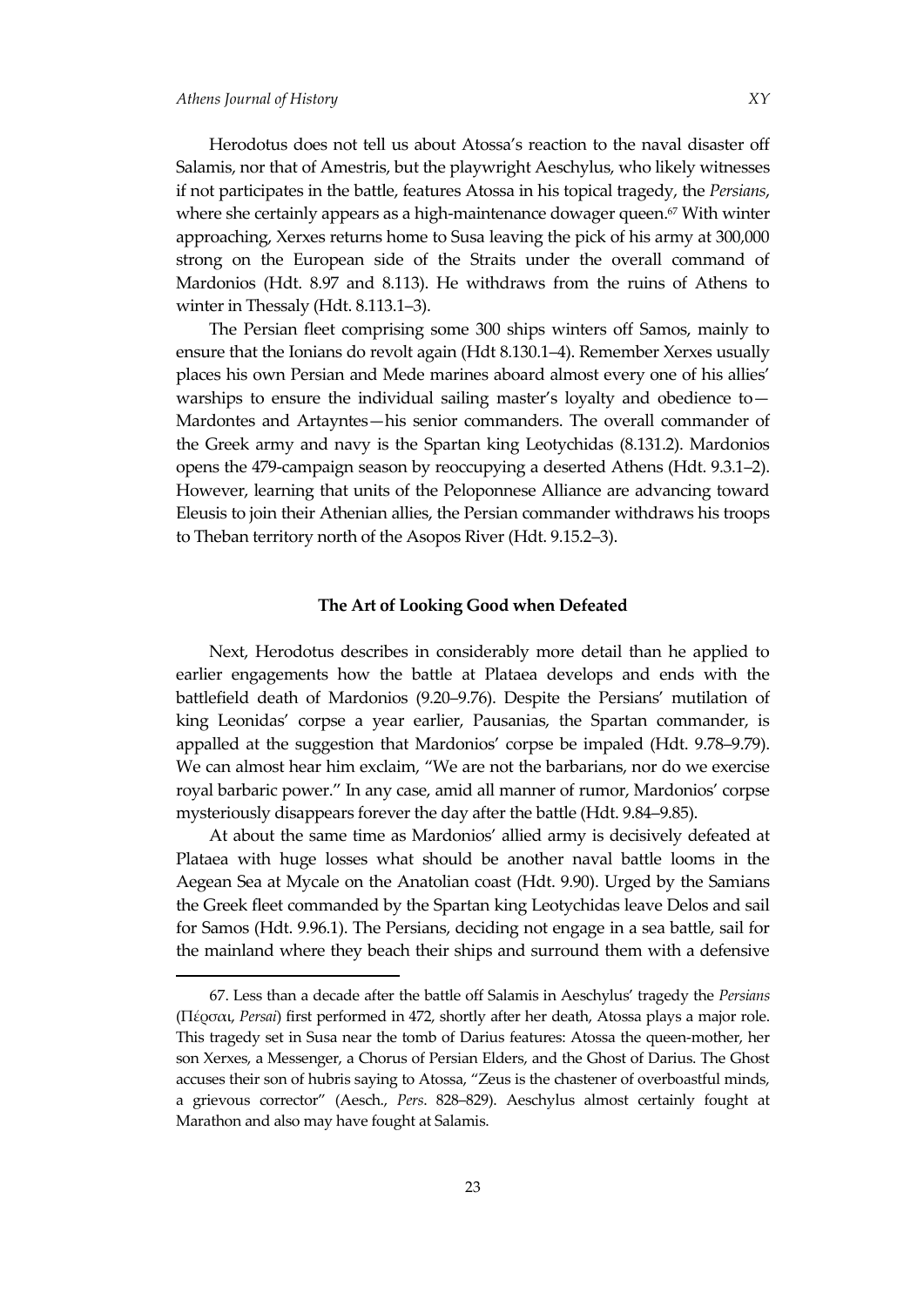palisade (Hdt 9.96.3).<sup>68</sup> Hoping that the Ionian levees will desert, change sides, or only fight feebly Leotychidas beaches his fleet and in a reversal of roles at Thermopylae, he divides his forces sending his Spartans into the hills to come down behind the Persians (Hdt. 9.102-9.104).<sup>69</sup> The Persian forces are routed with heavy losses and en route to Susa the surviving Persian commanders' squabble over blame; Maisistes accuses Artayntes of being 'worse than a woman in the way he led the troops' (Hdt 9.107.1). But then a humiliating defeat is always an orphan. In this instance, Xerxes, whose selections for naval military commanders always display more than a touch of nepotism has two major disasters to stomach. We do not know what his wife or his mother have to say, but he will surely remember the considered advice of his uncle Artabanos in 484 well prior to the second Hellenic campaign—if his generals win it only makes him look good—if his generals fail then he remains blameless and his prowess untarnished (Hdt. 7.10–7.11). It is unlikely that Atossa even heard, let alone remembers her father's words to Artembares long ago about 'soft places tending to produce soft men.' In other words, the game, in this case the proposed conquest, is not worth the candle, and by no stretch of the imagination could anyone argue that the venture would be self-financing. But the 'soft men' epithet has come down to us through Herodotus and more than one advisor to the Persian king has told Xerxes that the land of the Hellenes is not rich (Hdt. 9.121.3).<sup>70</sup> Earlier Atossa has argued for expanding the empire, but barren kingdoms do not make a handsome return on the costs of garrison troops to secure the territory.

## *Royal Barbaric Power* **Revisited**

Although Atossa eschews resort to *royal barbaric power*, the same cannot be said of her daughter-in-law, Xerxes' queen, Amestris, who allegedly in her old age desperate to purchase a longer life tries to buy-off the grim reaper by sacrificing children in lieu of herself.<sup>71</sup> But in book 9 Herodotus chooses to close his *Histories* much as he opens them in book 1 with another tale of non-Greek barbarity, this time orchestrated by Xerxes' wife Amestris (Hdt. 9.108–9.113). Like Nyssia's story, this one—hardly a love story—is quickly told and takes place in

<sup>68.</sup> The Homeric overtones from books 19 and 20 of the *Iliad* will delight Herodotus' audiences who know that the roles are reversed and that the barbarian defenders do not have an Achilles, let alone a Poseidon, to help save their ships.

<sup>69.</sup> The two Persian admirals, Artayntes and Ithamitras, escape whereas the two generals, Mardontes and Tigranes, are killed in the fighting at Mycale.

<sup>70.</sup> Recall that this must be after 550 when Cyrus defeats Astyages, the last Lydian king, which is about the time that Atossa is born.

<sup>71.</sup> In a loathsome display of her absolute power Amestris orders fourteen aristocratic children be buried alive as an offering to the Persian god of the underworld (Hdt. 7.114.2). Evidently over the years she has learned little from her mother-in-law.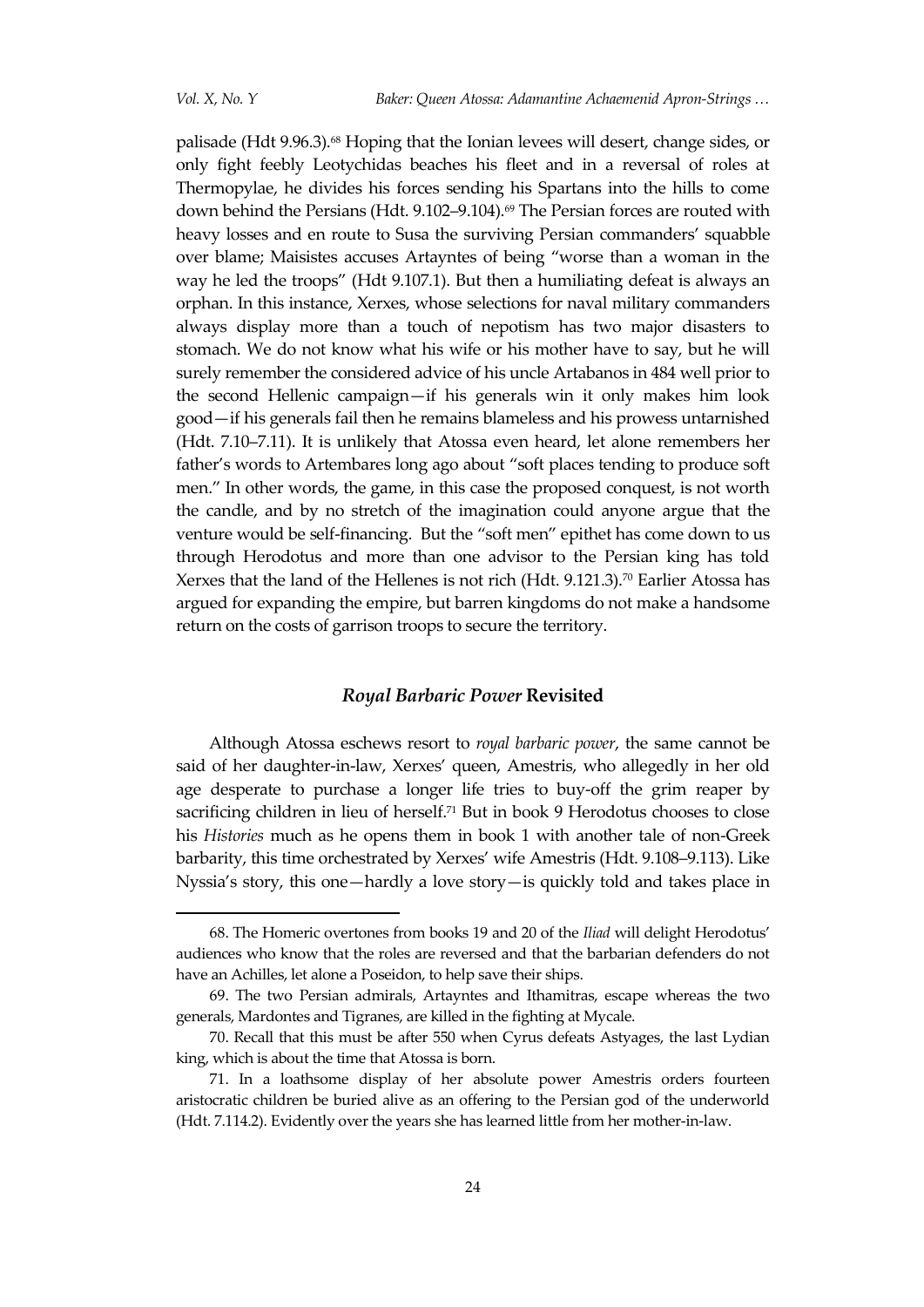the Persian capital, Susa, where Xerxes has been residing since his return following the unexpected naval humiliation off Salamis.

Xerxes, until now monogamous in terms of official wives, falls in love, or more likely in lust, with his sister-in-law, but she has no interest in becoming his mistress.<sup>72</sup> Foiled, Xerxes arranges the marriage of the crown prince, Darius, his eldest son by Amestris, to his niece, Artaynte, the daughter of Masistes and this unnamed woman. Artaynte has no reservations whatsoever about surreptitiously becoming her uncle's latest mistress. Meanwhile Amestris embroiders her husband a spectacular new robe, which delights him—it also delights his new mistress who inveigles Xerxes into promising to give her whatever she wishes. Alas, it is the new royal robe, and he cannot talk her out of it. Overjoyed beyond discretion, Artaynte lets everyone see her sashaying around the palace wearing it—alas, everyone includes Amestris. According to Herodotus, Xerxes is anxious to keep this dalliance entirely clandestine because of 'his fear of Amestris' (Hdt. 9.109.3). Fear of what she might say to him? Or fear of what she might do with her own exercise of *royal barbaric power*—Nyssia's keen filleting knife comes to mind? Or is this just another instance of Xerxes' respect for strong women passed down from his mother?

Outraged, Amestris blames the woman's mother and plots her revenge. A feast is held on the king's birthday, and custom dictates that the king distributes rather than receives gifts. Amestris demands Masistes' wife as a gift—Xerxes knows what this is all about but is imprisoned by precedent. He seeks to avert certain disaster by ordering his brother to put his wife aside. Masistes, who is delighted with his present wife and has sons and daughters by her, simply refuses. Nor is Masistes interested in acquiring a royal niece as a wife.<sup>73</sup> While this exchange is taking place, Amestris orders Xerxes' bodyguards to mutilate Masistes' wife—cutting off her breasts and cutting out her nose, ears, lips, and tongue. Masistes returns home too late to intervene, but decides to return with his children and entourage to Baktria where, as their popular satrap, he will find safety.<sup>74</sup> But Xerxes, fearing that his brother might lead a revolt against him, sends

<sup>72.</sup> Forever unnamed, she is married to Xerxes' full brother, Masistes; although Xerxes is emperor and king of kings, brute force or even royal demand is no substitute for the joyful carnal enthusiasm he seeks—an enthusiasm which quite unlike obedience cannot be commanded. Arguably from tales about the Trojan prince Paris, he knows that taking someone not yours to take seldom proves to be a good idea.

<sup>73.</sup> Although the Persian nobility practise polygamy, there is no reason to suppose that Masistes does not already have multiple official wives and any number of concubines. It appears from Herodotus' narrative that these customs do not preclude companionate marriage and that Demosthenes' fourth-century dictum about different women for separate roles does not always apply.

<sup>74.</sup> The Achaemenid Persian Empire was vast. Baktria is an enormous region in Central Asia roughly corresponding to much of modern Afghanistan, Uzbekistan, and Tajikistan.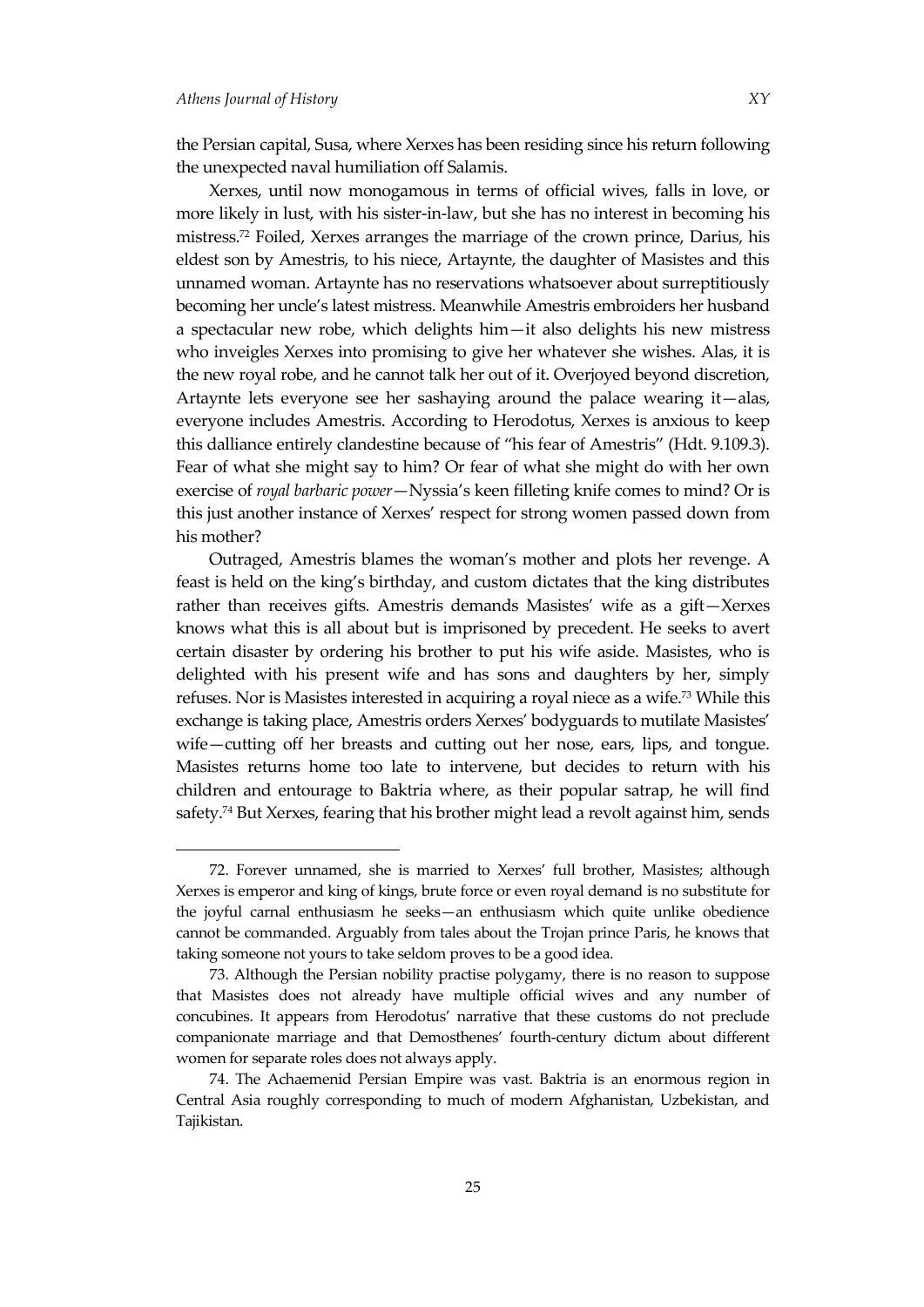an army in pursuit with orders to wipe out everyone in their party en route (Hdt. 9.113.2). Such is the reach of royal barbaric power.

# **The Dowager Queen Endures**

What Atossa, the dowager empress and Amestris' mother-in-law, really thinks about all this, Herodotus does not say. Evidently Amestris, although she is Xerxes' sole official wife—a rare instance of royal Persian monogamy—does not share the companionate union with Xerxes which Atossa shared with Darius and which Cassandane shared with Cyrus. As the favorite among a number of Darius' official wives Atossa is aware of countless and endless palace intrigues and jockeying for preferment, and knows from experience that infatuation and lust quickly burn out.<sup>75</sup>

Perhaps it is she who steers her son toward monogamy. At least under the general rules of male preference primogeniture strict if serial monogamy simplifies the legitimate line of succession. And she sees that Artaynte's illusions of personal grandeur and her tasteless put-down and humiliation of her aunt and empress only degrades the prestige and majesty of the Achaemenid dynasty. To all this, Artaynte is blind: she has been around the Susa palace long enough to see sex commodified. Yet, without a thought toward the certain destiny of discarded official wives and out-of-favor mistresses, she enthusiastically commodifies herself. Pleasure always does.

Remember, Herodotus makes the claim, without detailing any specifics, that Atossa is the real power behind the Achaemenid throne for decades (Hdt 7.3.4). Perhaps such knowledge is a commonplace—why document what everybody knows? We can readily and favorably contrast her behavior as the Persian queenconsort with that of Candaules' queen (Nyssia) and of Amestris. This interpretation is consistent with the notion that for Herodotus, Cyrus was an almost ideal and magisterial monarch and from that illustrious peak the Achaemenid dynasty progress is all down-hill. The Persians have become accustomed to ease and luxury and are now soft—hence Xerxes' womanish behavior insult at Salamis (Hdt 8.88.3). Cyrus would have wept.<sup>76</sup>

<sup>75.</sup> The ease with which Xerxes switches his amorous or perhaps just plain lecherous desires from this unnamed sister-in-law—who treats his lewd advances with the contempt they deserve—to her daughter—proves that beyond physical attraction, he is selfishly susceptible to the lure of the forbidden. If all he wants is variety in his recreational fornication, he already has many concubines to which he can make non-royal aristocratic and foreign additions at will.

<sup>76.</sup> Cyrus reproves the Persians arguing that 'soft places tend to produce soft men' Hdt. 9.122.2‒3. Josef Wiesehöfer claims that here Herodotus anticipates the verdicts of Xenophon and Isocrates a century later; see Josef Wiesehöfer, *Ancient Persia from 550 BC to 650 AD* (London and New York: I. B. Tauris Publishers, 1996): 81.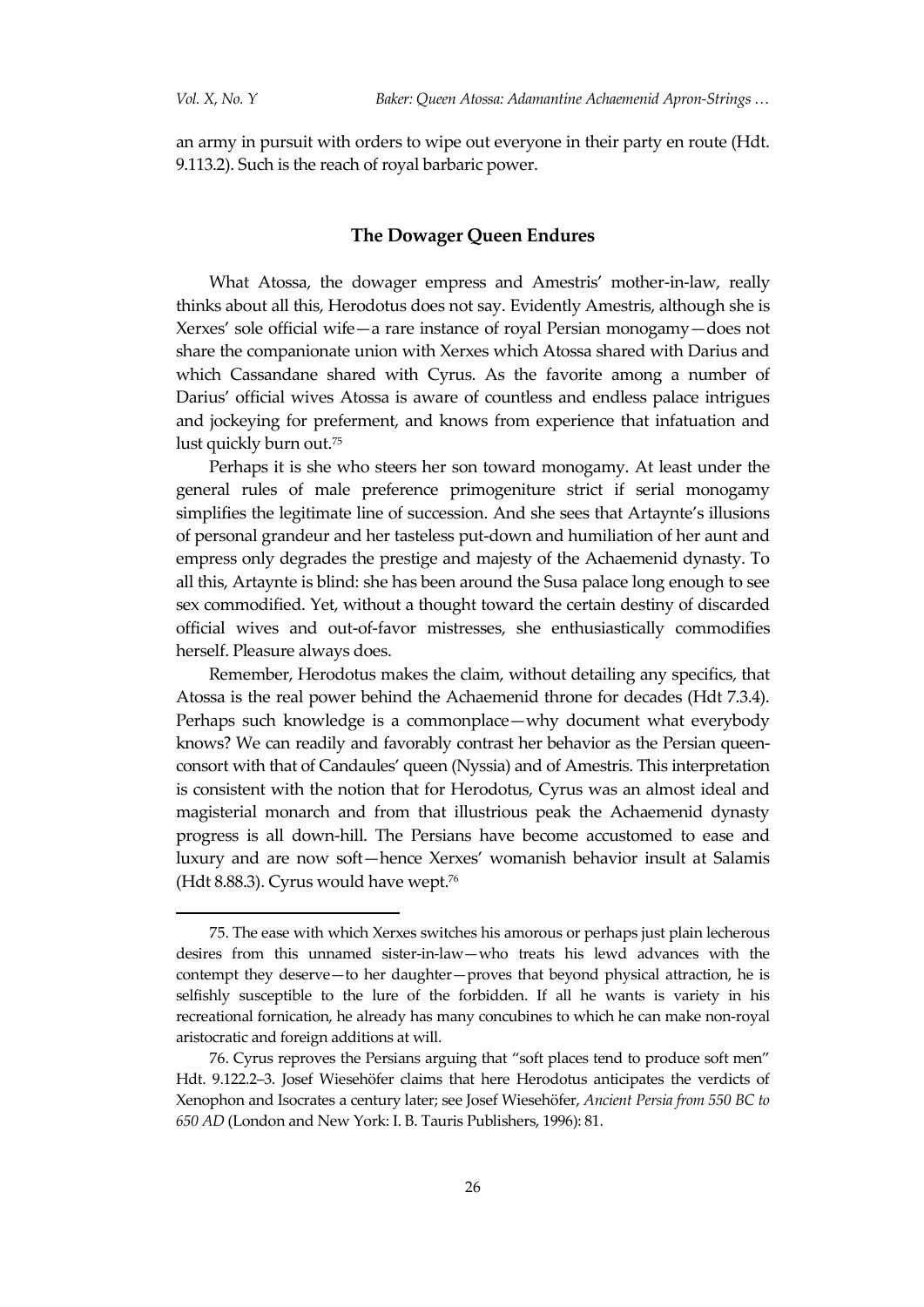# **Conclusions—Power Braking, Power Steering, or Both**

If Heraclitus' maxim is right and 'character is destiny' then Atossa shows how the majesty of the Achaemenid dynasty is enhanced without ever resorting to the capricious exercise of *royal barbaric power*. The greatest test of all is to have absolute power and yet refrain from using it—something the few who hold it can ever resist. Should we argue that Herodotus is also a proto-feminist, he is certainly reminding his Athenian, or perhaps his Periclean, audience that the consorts of those in power can make meaningful contributions to policy and good governance beyond the abysmally low horizon set by the Athenian aristocrat Isagoras for his spouse (Hdt. 5.70.1).<sup>77</sup>

All of which, through Herodotus, goes to show that a determined yet privileged and principled individual who is born a non-Greek does not always have to behave in a cruel and barbaric fashion at all; but that being born Greek offers no immunity to such moral lapses. The major difference between fictional characters and biographical depictions of historical characters is that as readers we demand that the fictional ones behave consistently and that their actions always make some sort of sense. Real life imposes no such rational restriction on individuals, and yet we are stunned when those we might want to admire behave with unbelievable stupidity. The time-worn naval dockyard epithet, 'You incredible bloody fool!' comes to mind. Novelists can get into the minds of their heroines and heroes—something historians and biographers can only pretend to do. Furthermore, we should not let Gray persuade us that the Achaemenids have a monopoly on the exercise of *royal barbaric power*. Herodotus is living through a time of great change; Pan-Hellenism has not yet taken root, but some of the hallmarks of what it means to be Greek, rather than what it means to be otherthan-Greek, are starting to become evident. Just recognizing the worst lapses from Hellenic cultural and religious norms is a start. Herodotus' depiction of Atossa in his *Histories* is remarkable if only that he is writing from a pre-feminist perspective yet he offers admiration and recognition—she is accomplished and praiseworthy, not barbaric. Even if wary of Athenian audience hostility, he is not intimidated. He gives credit where he believes it is due. Despite the dominant hareem culture in fifth-century Achaemenid Persia, Atossa demonstrates her own agency, authority, and autonomy. From which stems the modest claim that despite writing from a wholly pre-feminist perspective Herodotus breaks patriarchal rank sufficiently to reveal himself as a proto-feminist.

<sup>77.</sup> Aspasia of Miletus was Pericles' companion during the last fifteen years of his thirty plus years of leadership in Athens. A near contemporary of Herodotus, Pericles (495–429) a statesman and general comes from a wealthy aristocratic Athenian family.